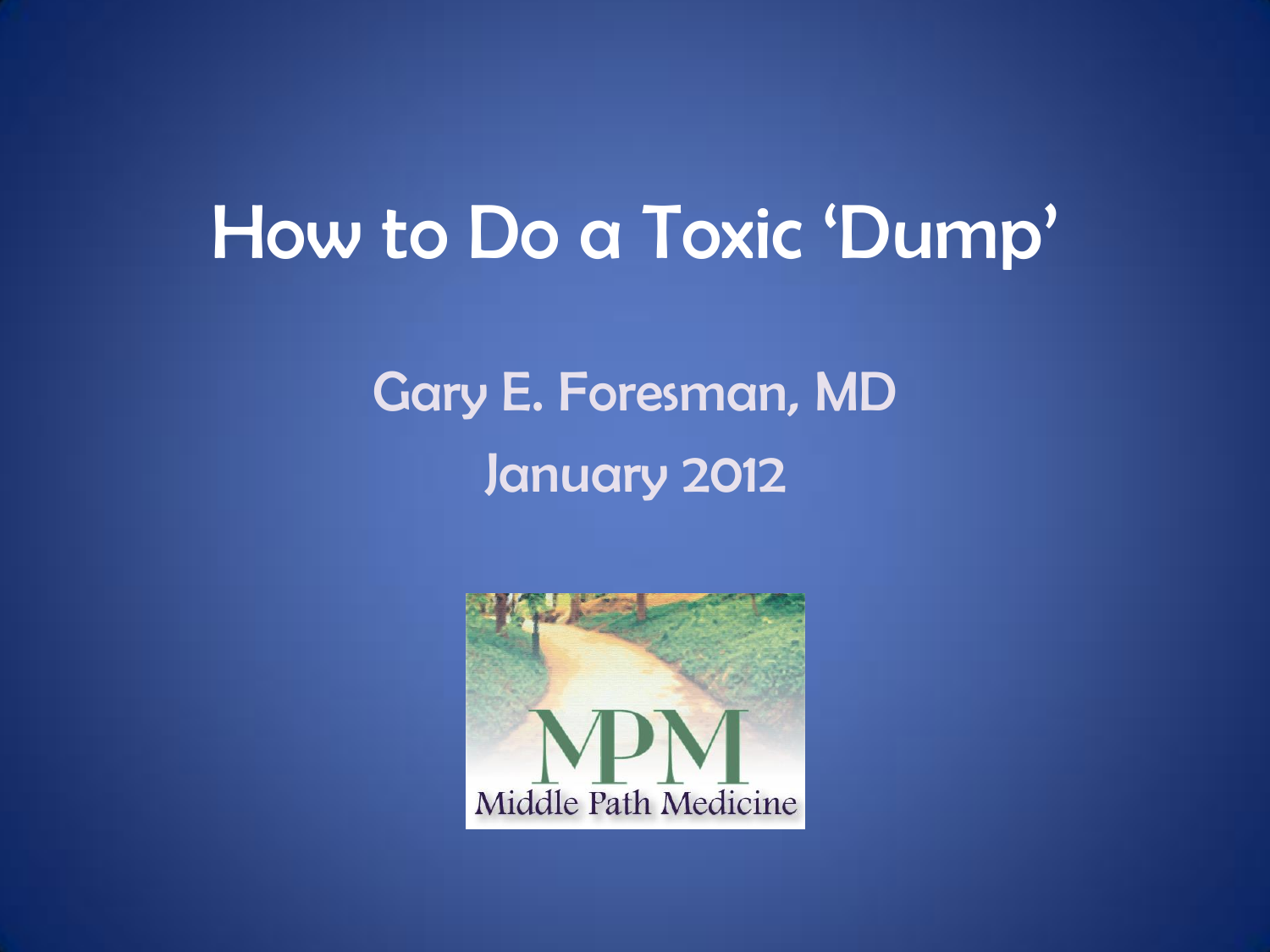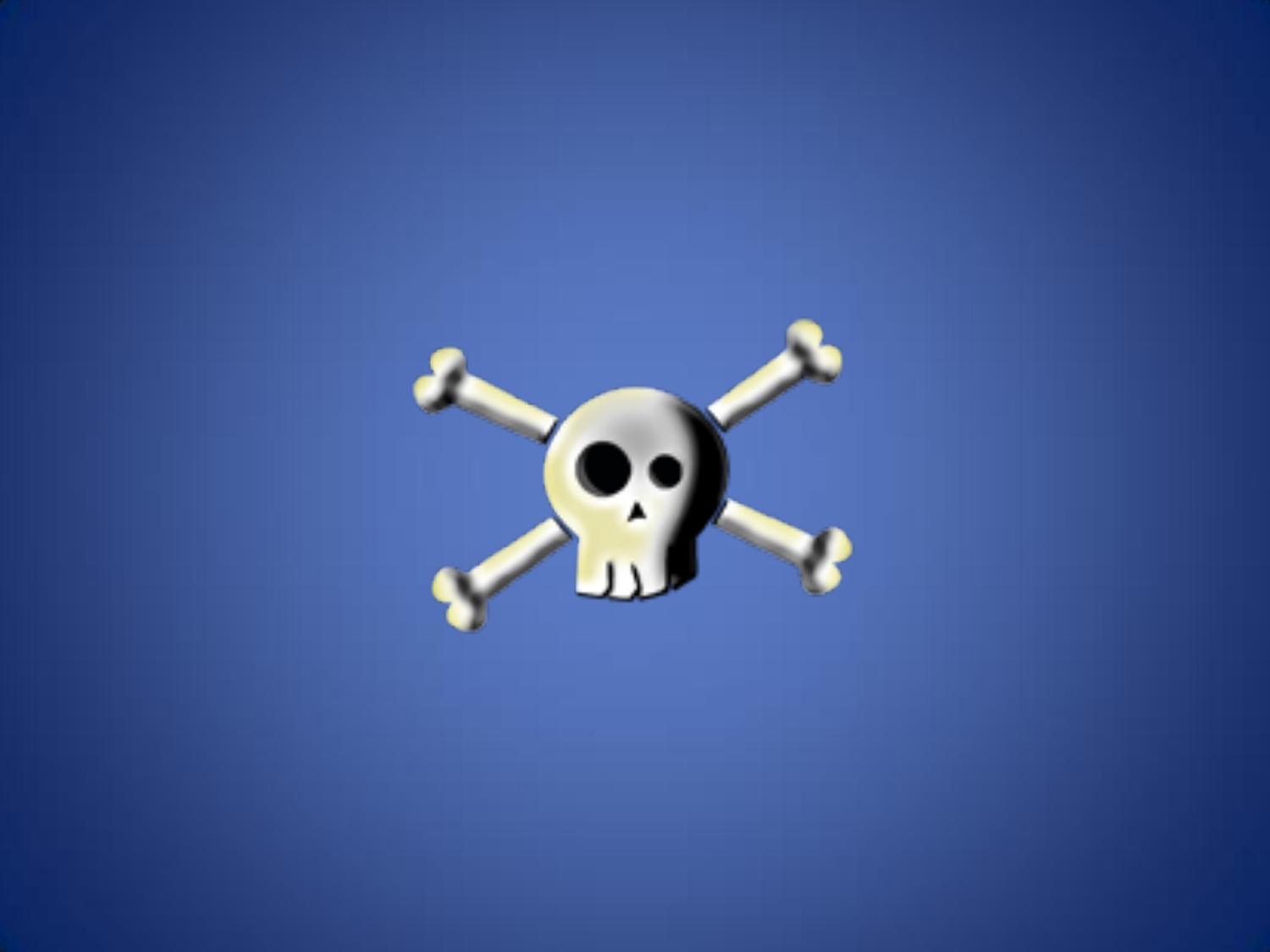# **Toxicity**

- Toxicity is most often defined by the degree of harm a substance (or substances) causes to a biological organism.
- All substances, even water, can become toxic at a certain dosage.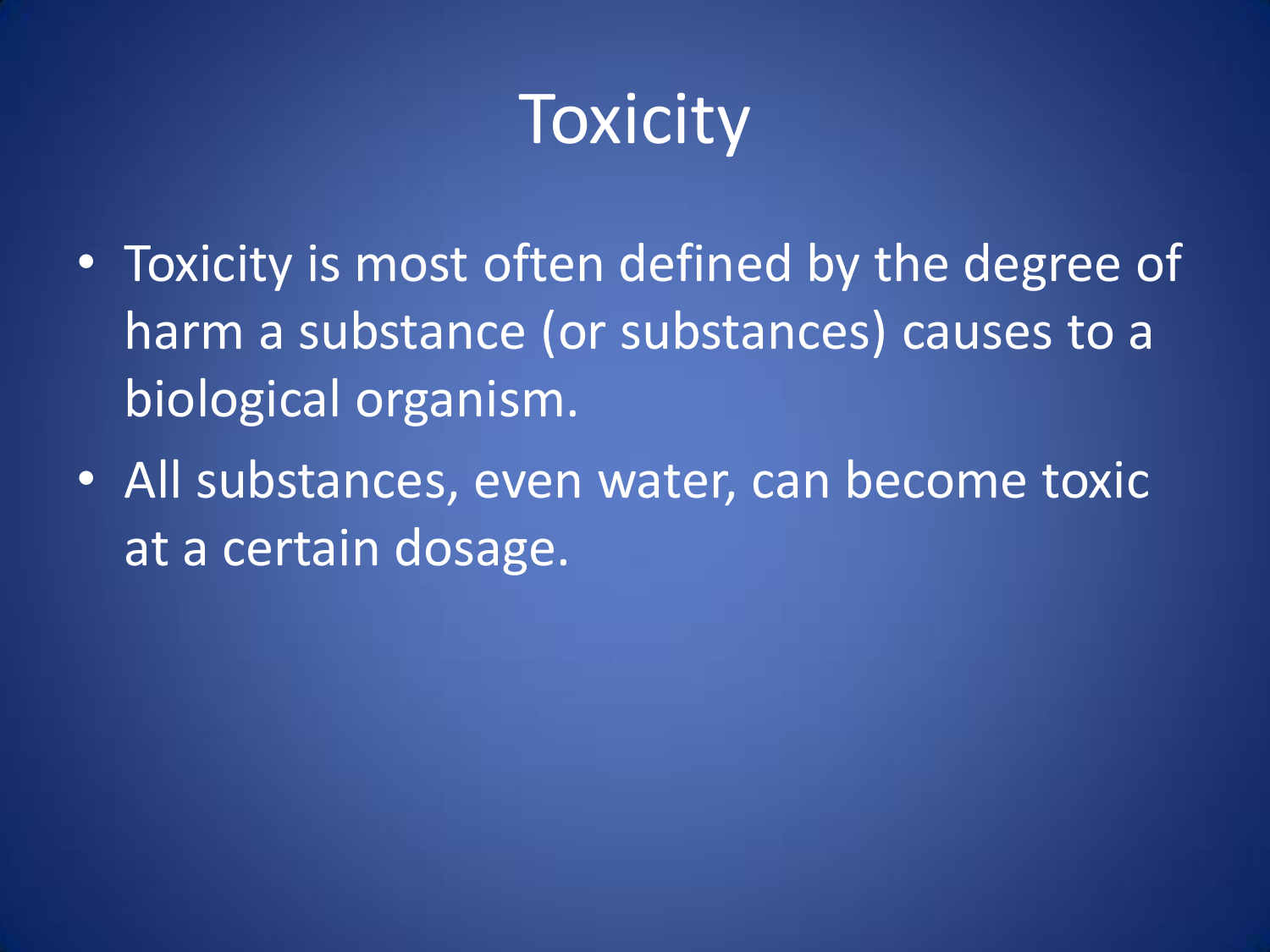# **Toxicity**

- When a natural physician uses the term "toxicity", she or he is most often not talking about common poisons, but about the cumulative effect of **exotoxins** (any substance entering the body including pathogens, chemicals, food, and essentially anything the person "reacts to") as well as **endotoxins**– meaning those pathogens already in the body currently affecting us as well as any toxic substance being stored, particularly in our fat stores.
- Another key source of toxicity for the human organism is the quality of their thought processes as well as the connection experienced by the individual of the spirit/mind/body.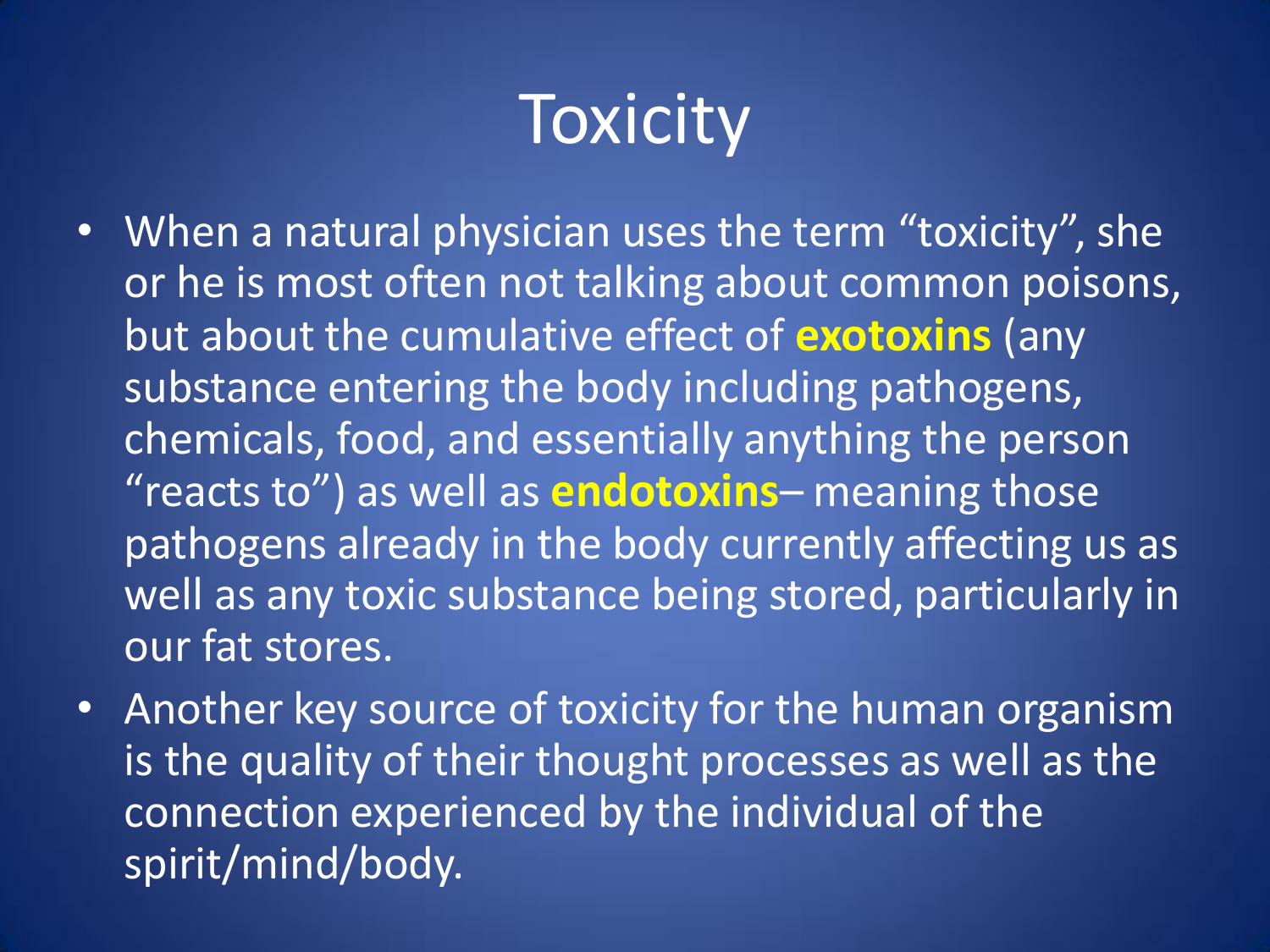# Symptoms of Toxicity

- The first sign that you are toxic is the fact you're not dead.
- If you're not alive, you will not need a detox program, but instead a decomposition plan.
- If you are not breathing only pure air, not drinking only pure water, not eating perfect organic food, are yourself not enlightened, and you are not spending time with strictly enlightened people, then you are indeed toxic.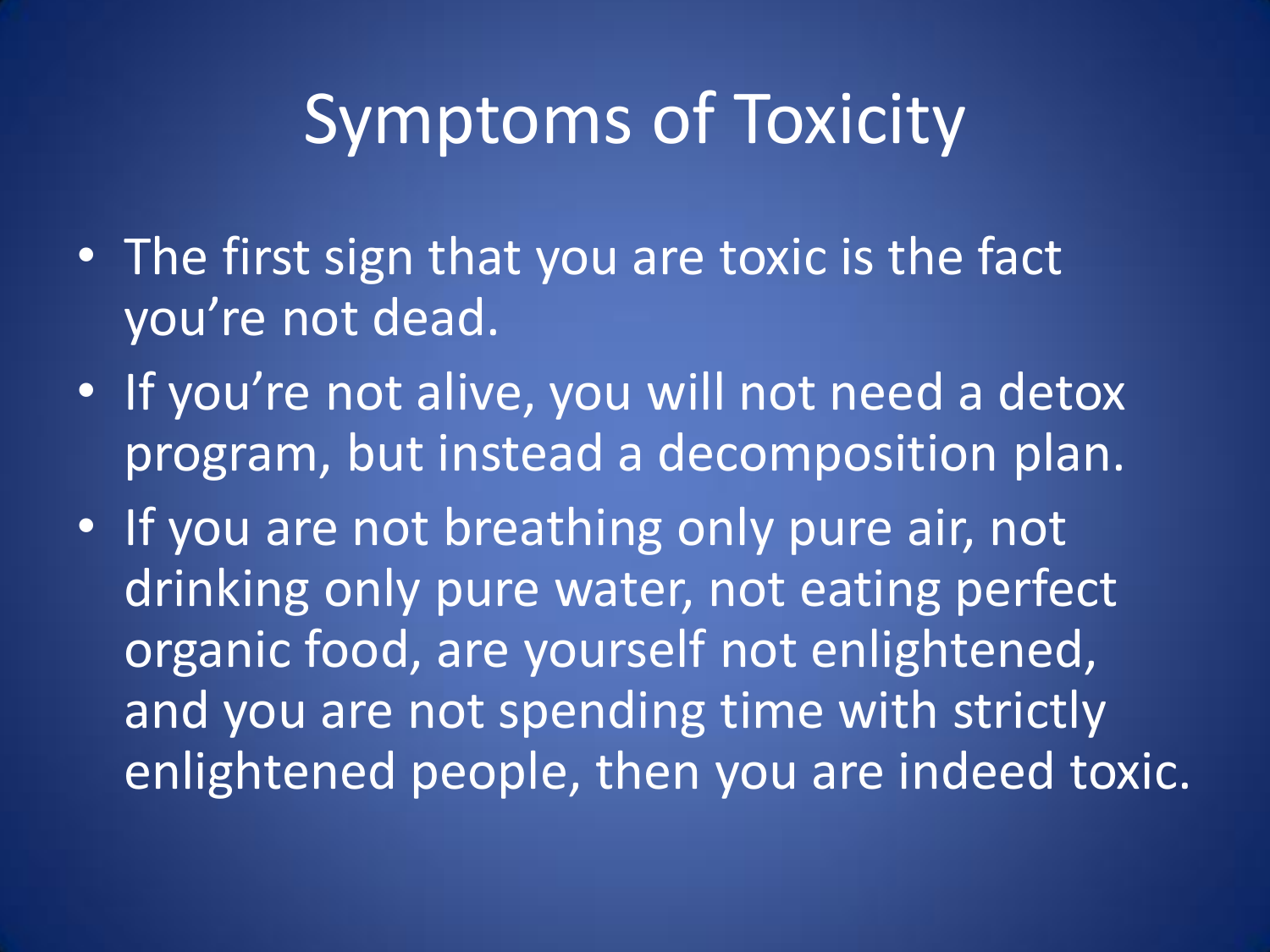# Symptoms of Toxicity

These are the common symptoms of toxicity:

- Fatigue
- "feeling out of sync"
- Achy
- Bad breath
- Any skin disturbance
- Any digestive disturbance
- Any sleep disruption
- Weight gain or weight loss
- Poor libido/ Lack of stamina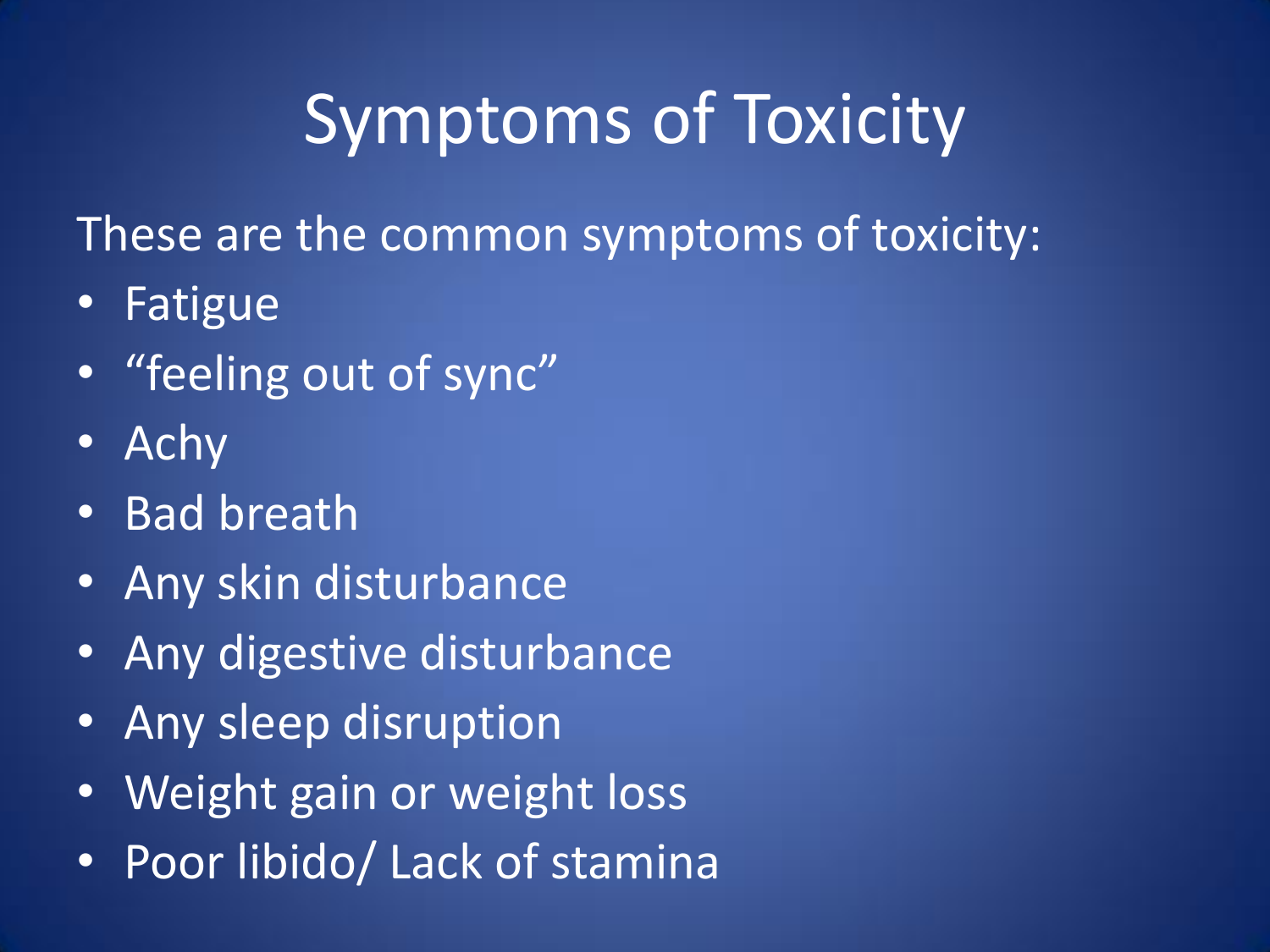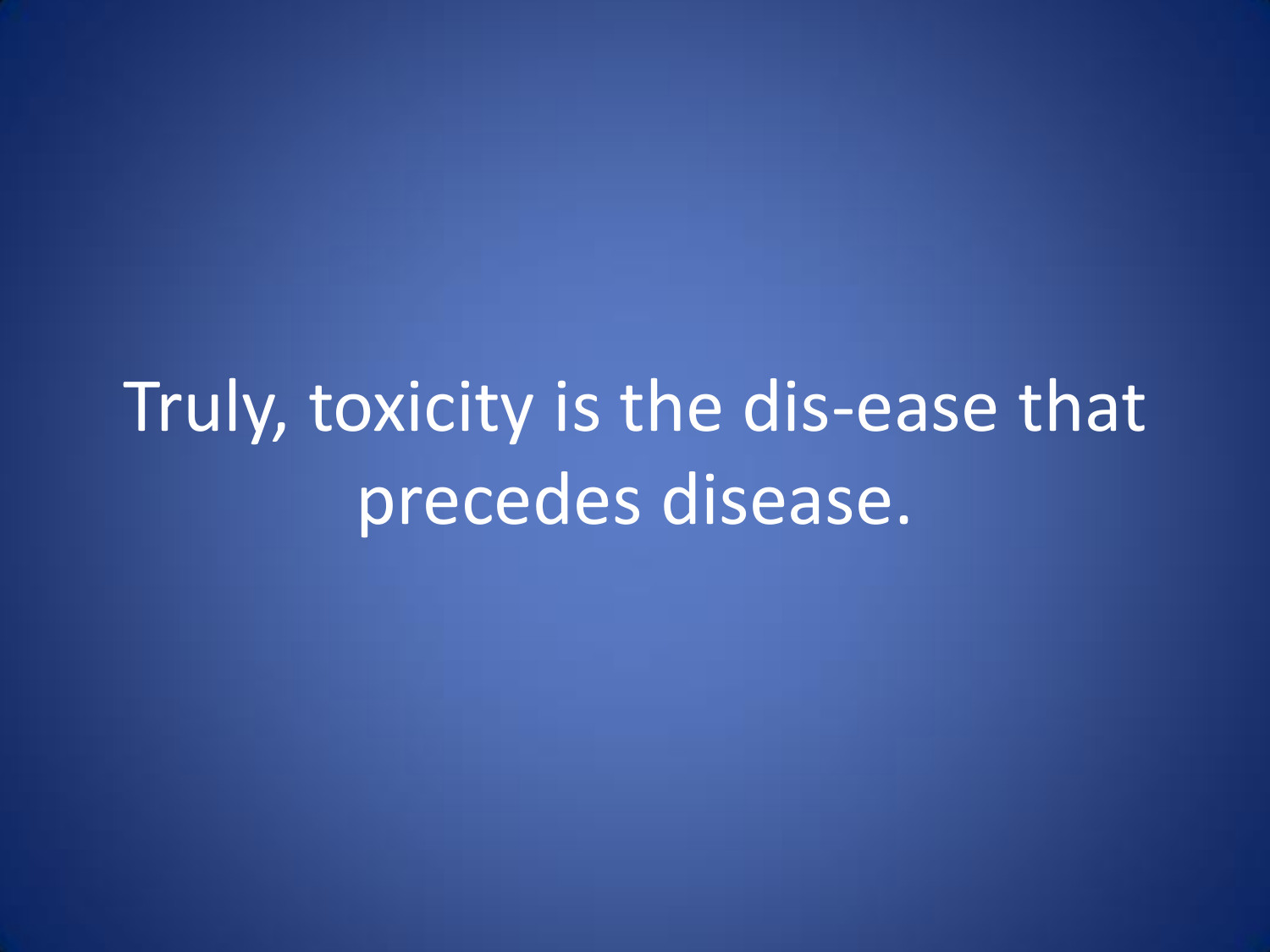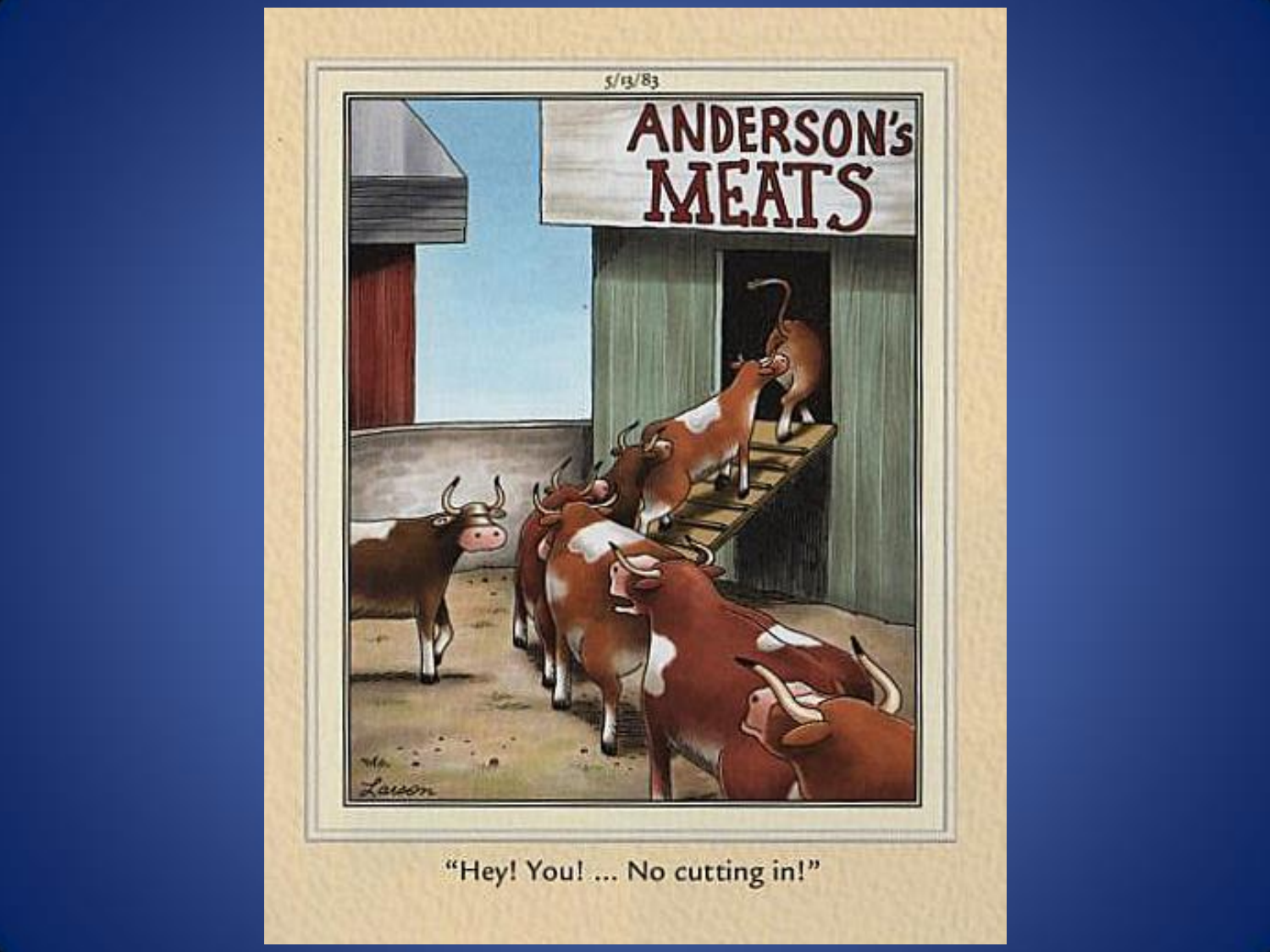#### **Stage 1: Accumulation**

- **Everyone is born in this phase, as discussed** above.
- **EXTE:** Life is a sexually transmitted, incurable disease.
- Nobody stays at this stage.

### **Stage 2: Aggravation**

 As toxins accumulate, the state of vibrant wellbeing decreases, but we are still considered well.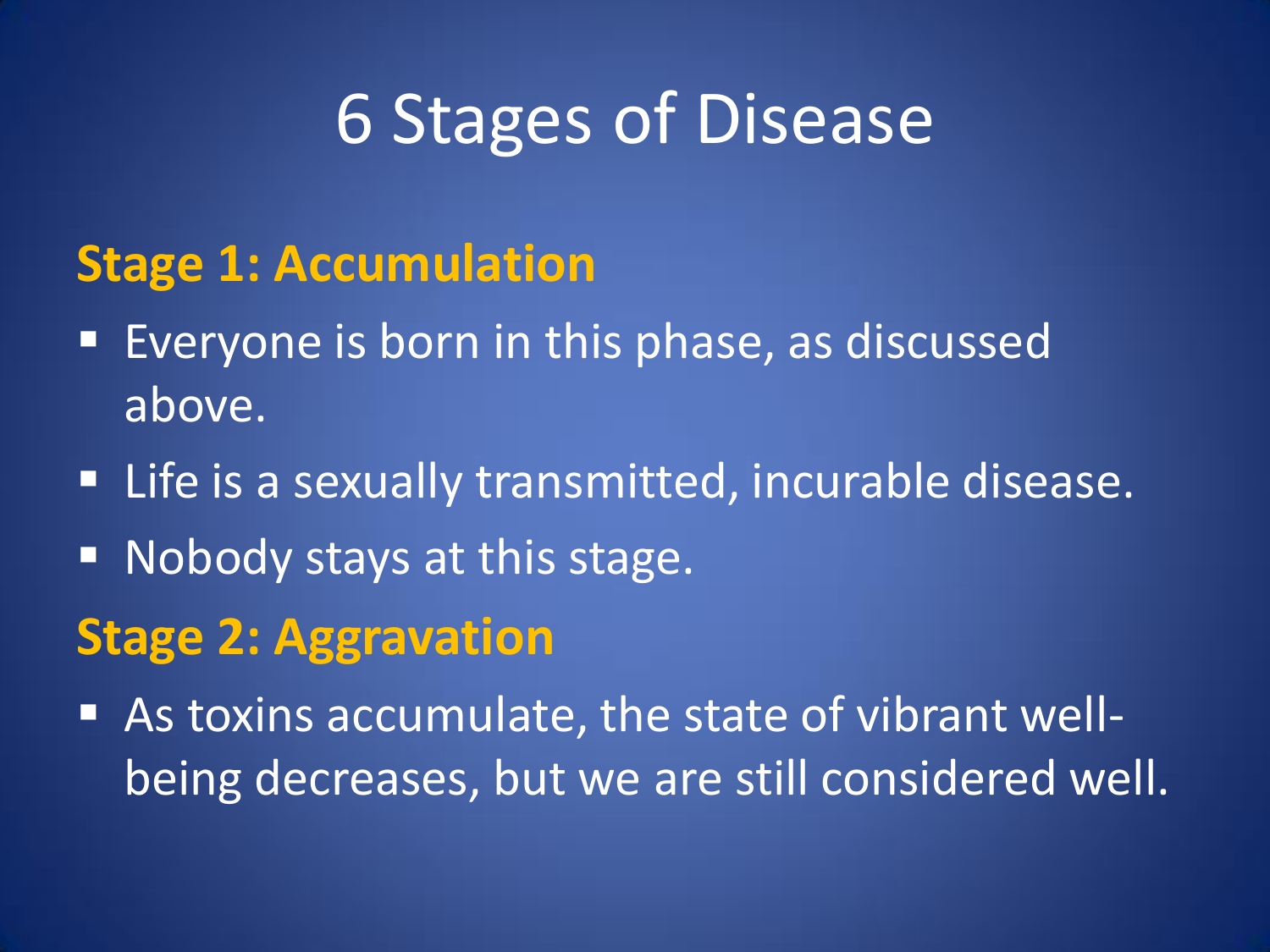#### **Stage 3: Dissemination**

**This is the first phase where someone will begin** to feel unwell, which can be experienced as low grade fatigue, achiness, or mild depression.

#### **Stage 4: Localization**

**The body's detoxification abilities have been** overcome and specific symptoms can set in. That individual's "weak spot" will be revealed. If he or she is prone to sinus problems, migraines, digestive maladies, etc., these symptoms will present themselves.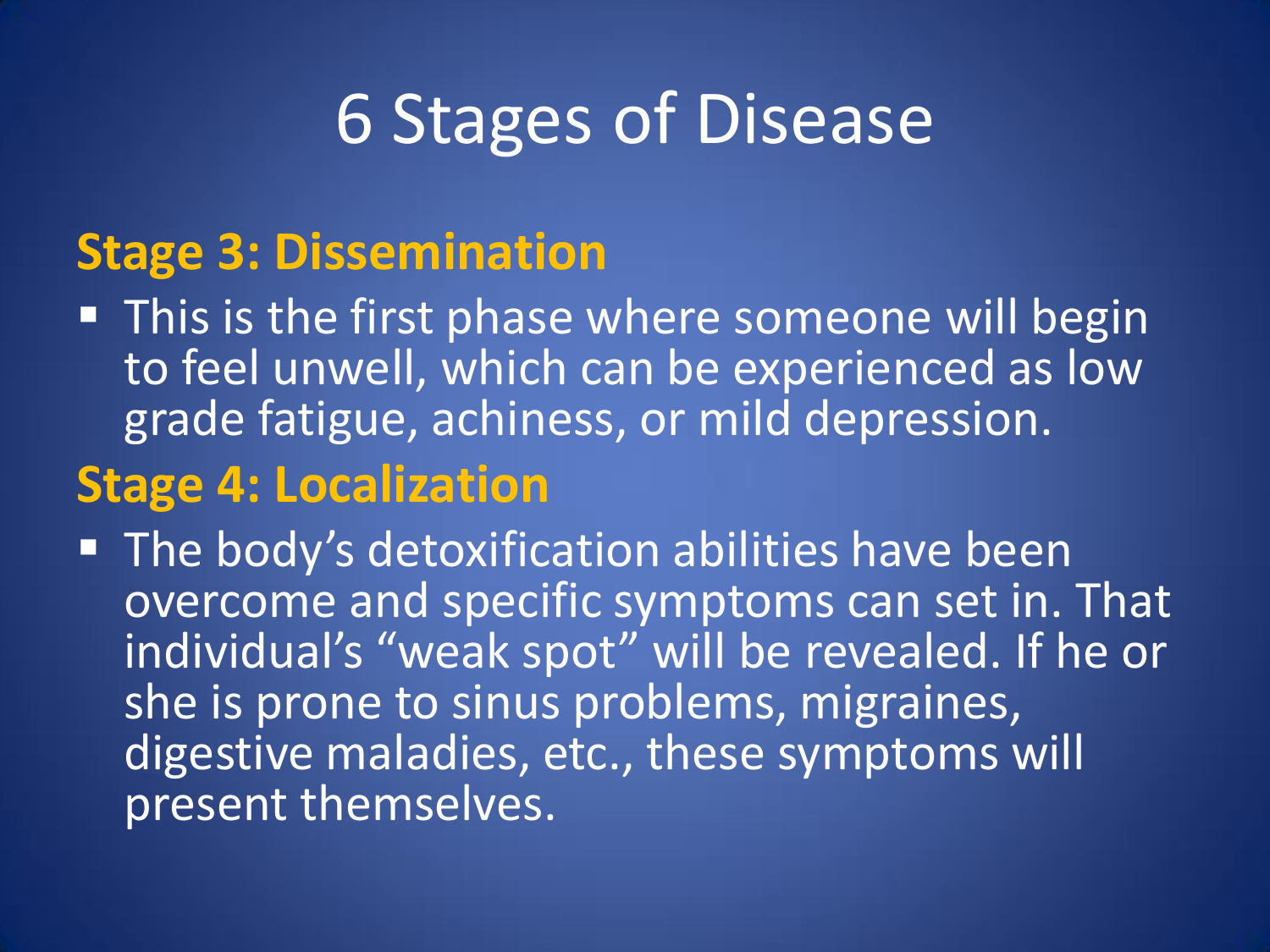■ At this phase of disease, no specific lab tests will be abnormal; however, the person will start taking a myriad of symptom relievers which add exponentially to their own toxicity, causing further actual disease.

#### **Stage 5: Manifestation**

**This is where an actual disease can be diagnosed.** A scratchy throat becomes tonsillitis; sinus congestion becomes sinusitis, and so on.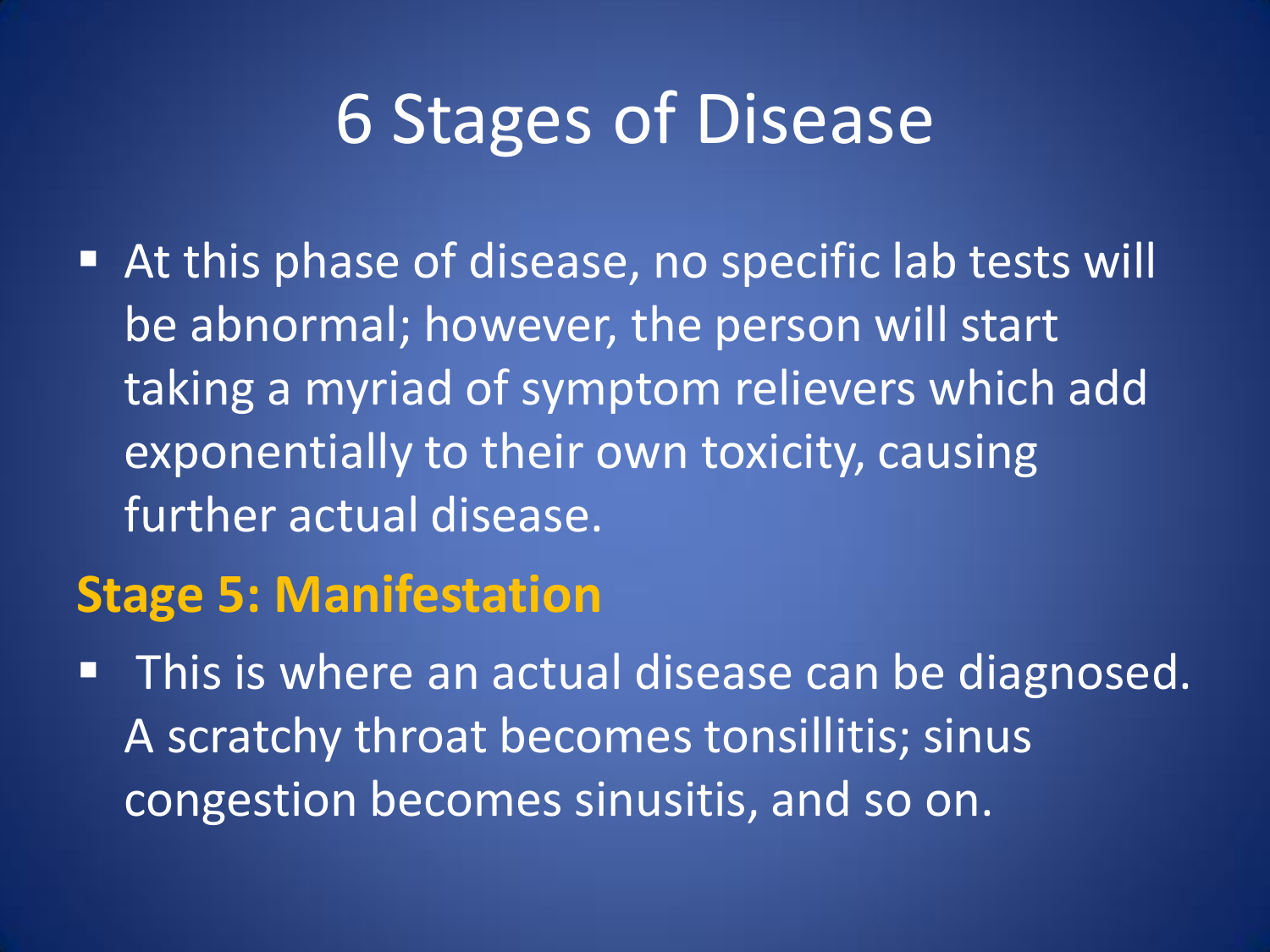### **Stage 6: Chronicity**

- **The disease has become so imbedded in the** tissues that our natural repair mechanisms are overcome.
- **This is the setting for hardening of the** arteries, autoimmune disease, cancer, etc..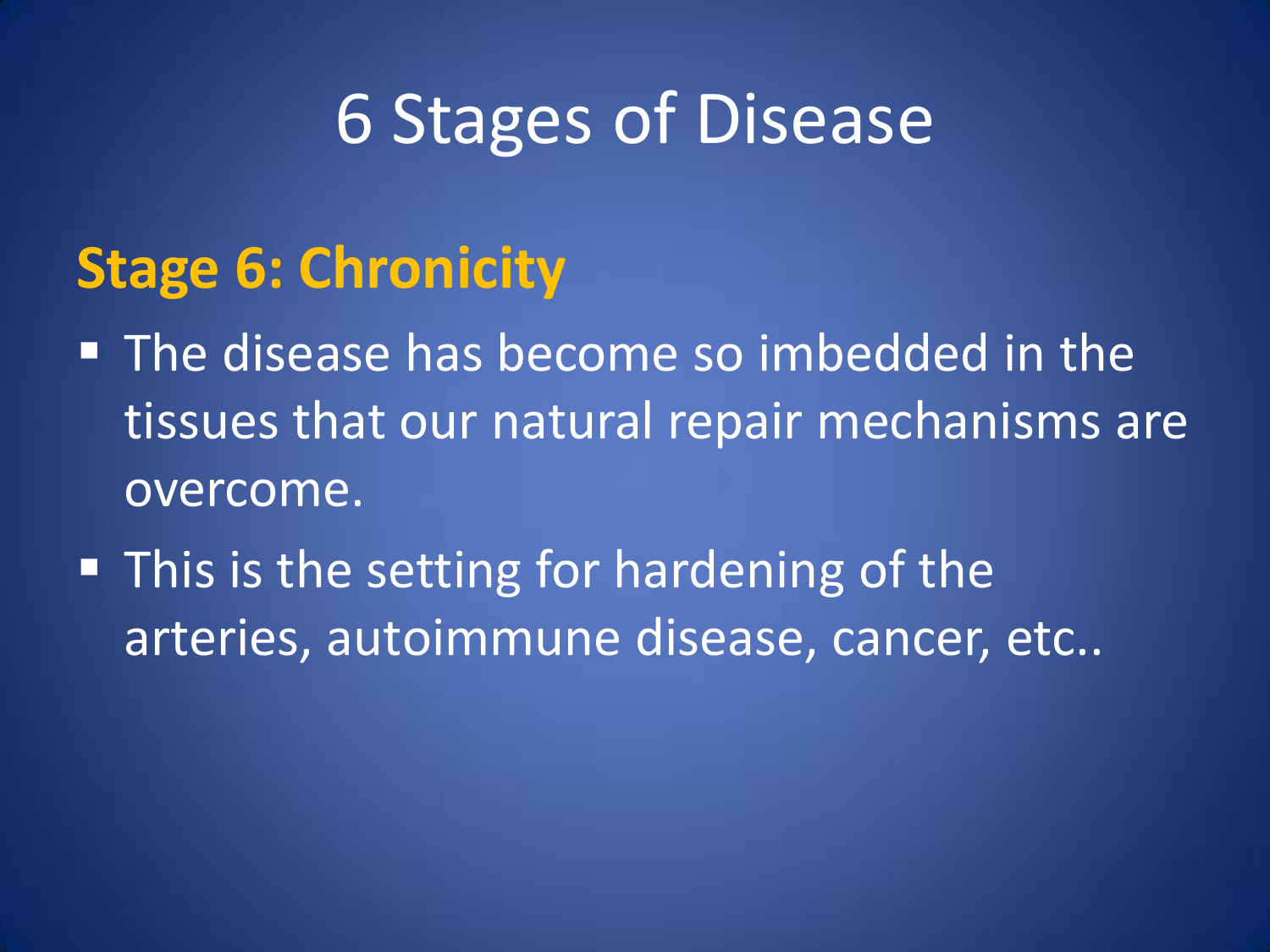## Toxicity Summary

- Hopefully you now understand why detoxification is truly the only form of preventative medicine that exist.
- Tests like Pap smears, mammograms, and colonoscopies are good at early detection, but are clearly not preventive medicine.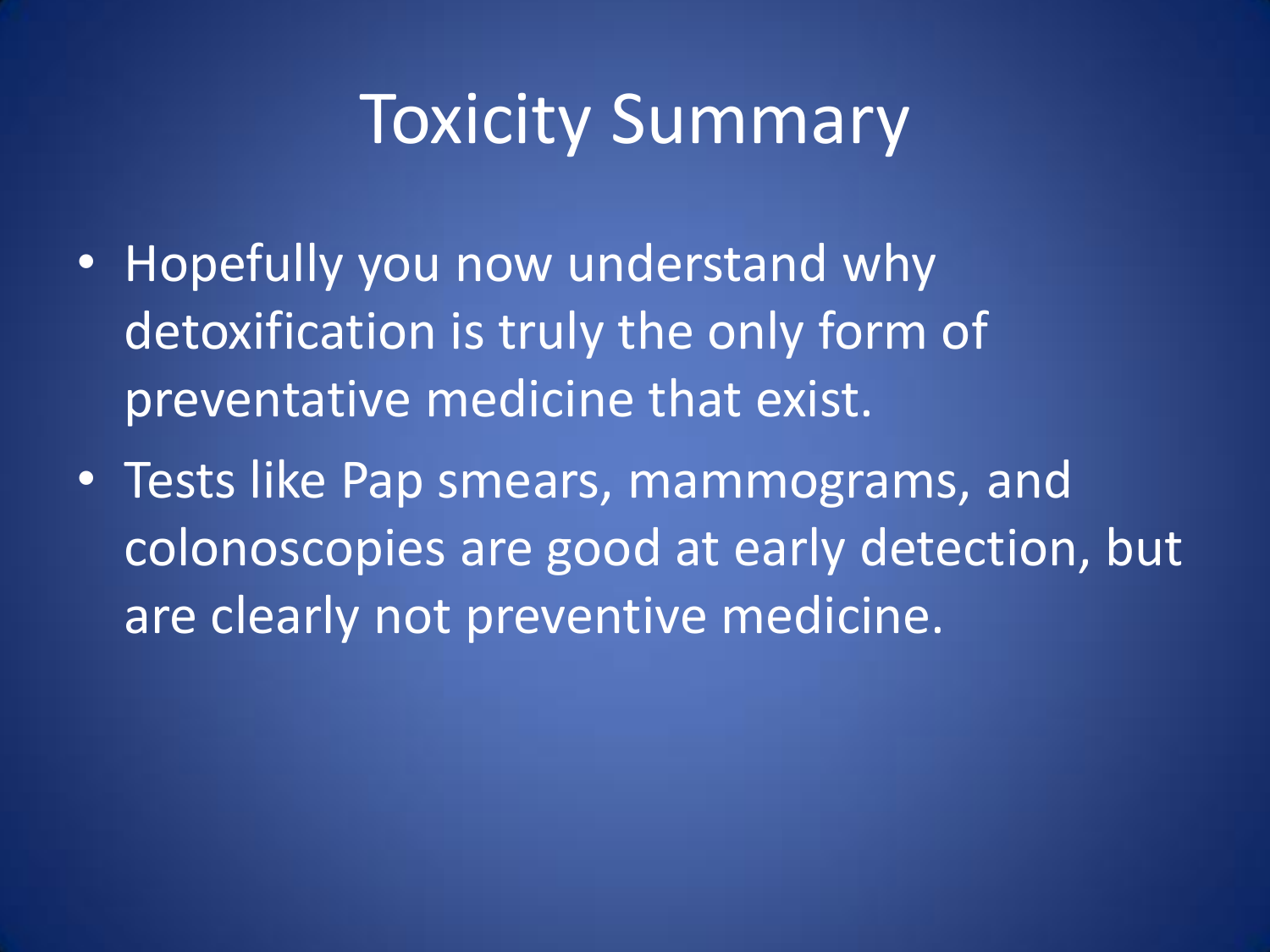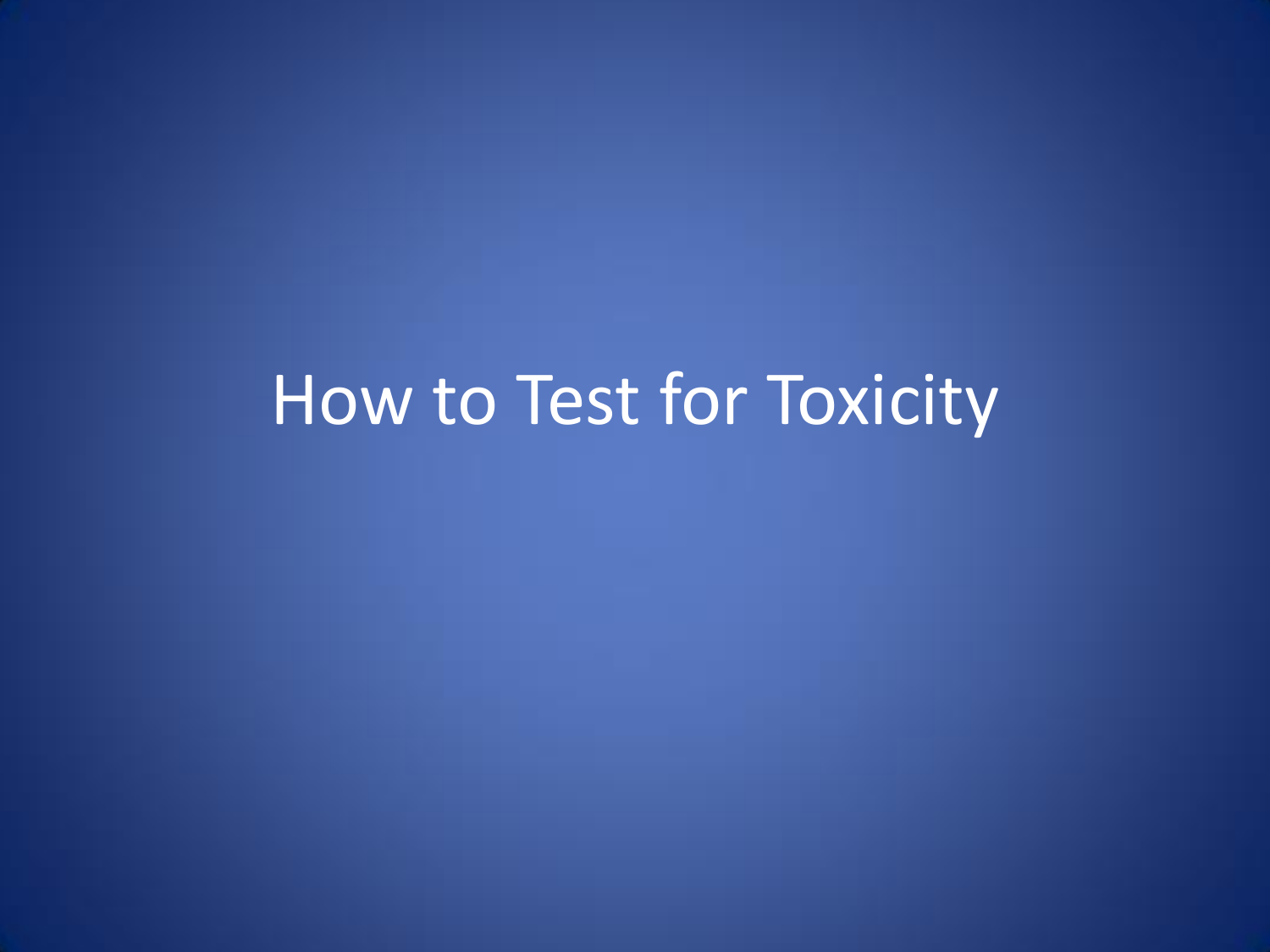# Testing for Toxicity

- 1. Bioimpedance Analysis (BIA): for more information, go to middlepathmedicine.com.
- 2. Tests for heavy metal toxicity : after taking a chelating agent, the person does a 6 hour urine collection, the sample is sent out, and heavy metal burden is determined.
- 3. Other Functional Medicine Tests : ordered through your Integrative Medicine Practitioner.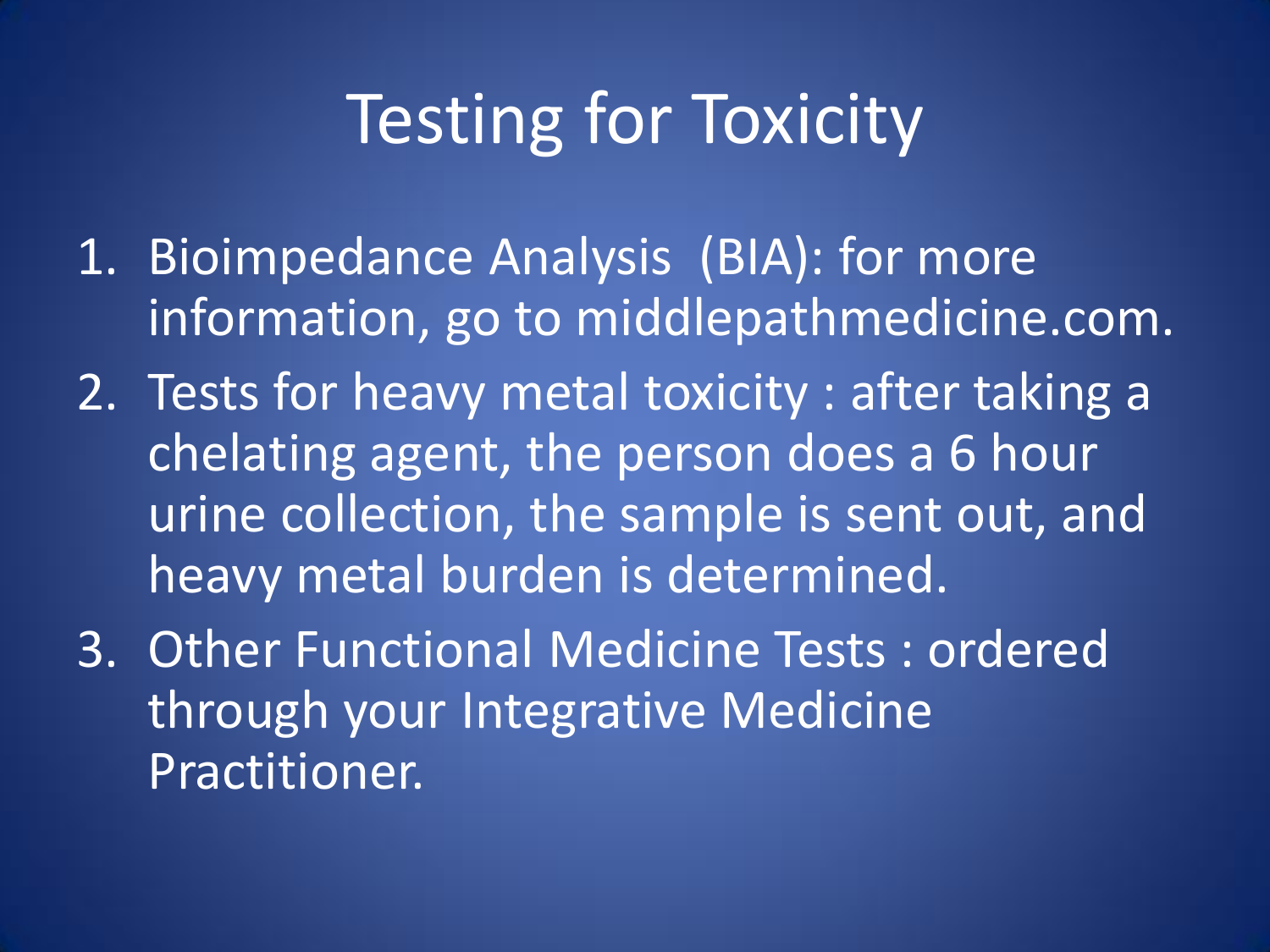How to Detox (How to 'Dump')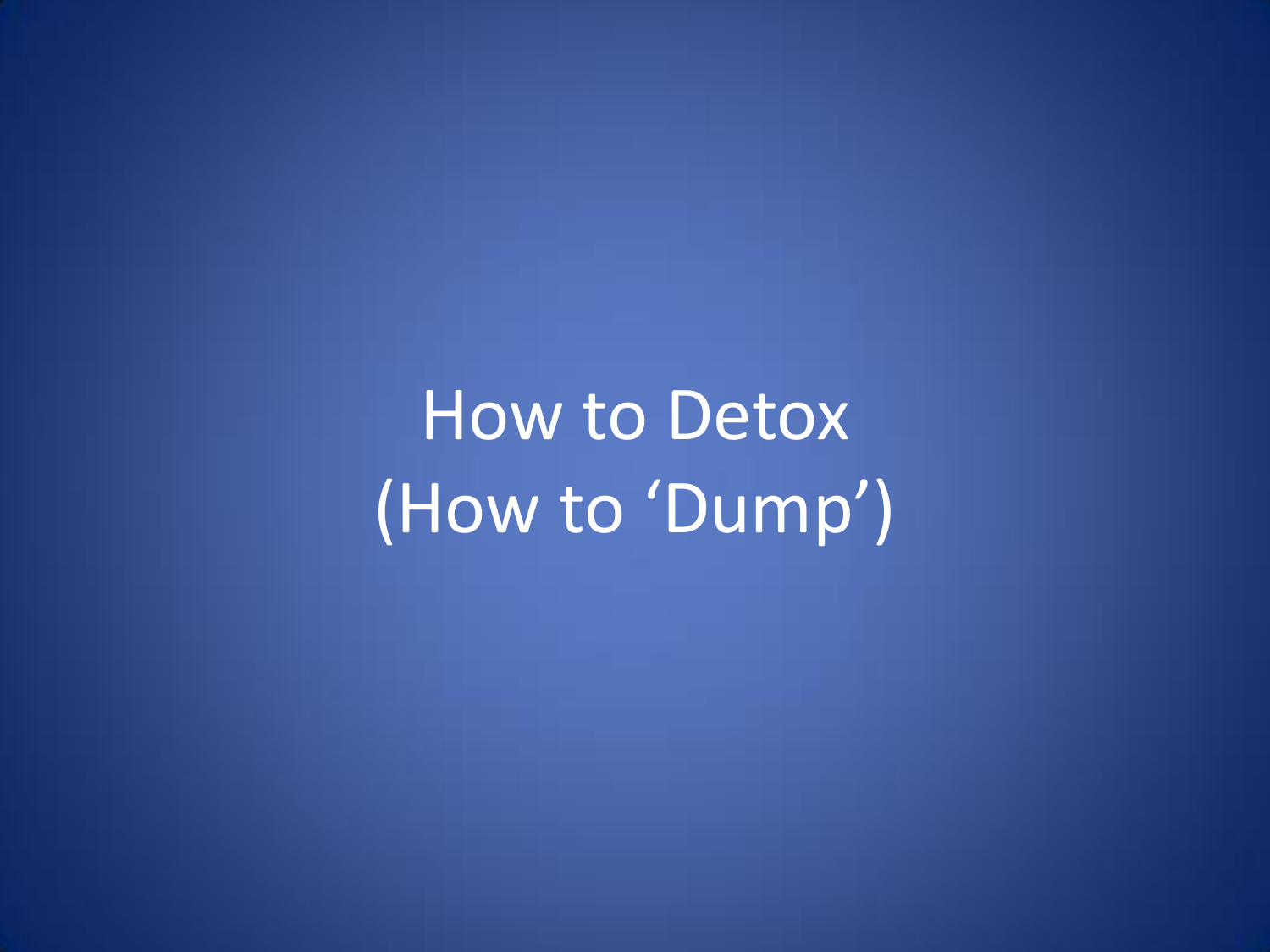- Any system of detoxification calls for minimizing incoming toxins, especially from the diet, and enhancing your body's natural detoxification ability.
- The recommended dosage of detoxification involves following a detox program for 1-2 weeks, at least 3 times per year.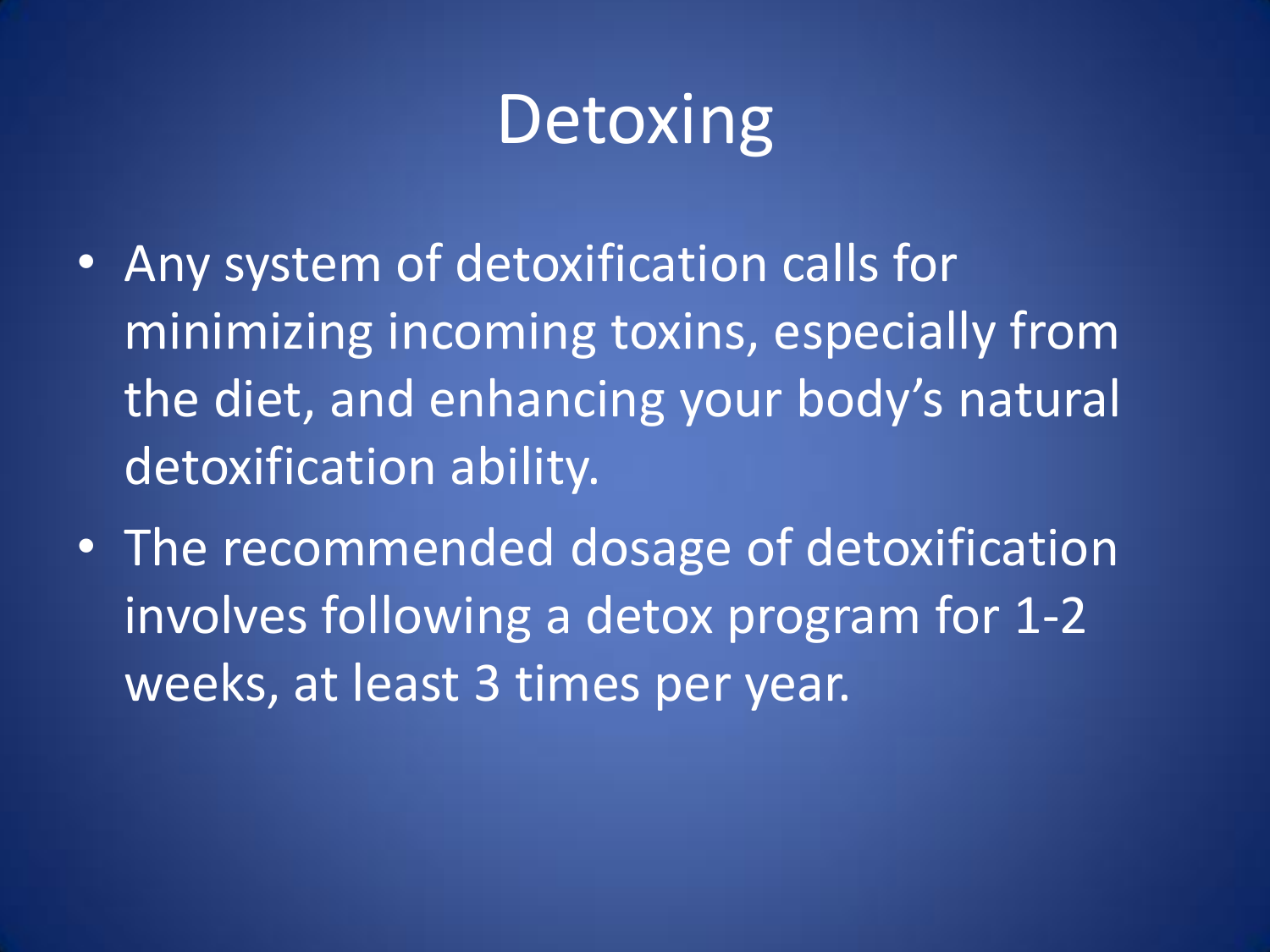A detox diet involves the following:

- The elimination of processed foods and common food allergens, including the following:
	- Glutens
	- Dairy
	- Eggs
	- Soy
	- Corn
	- Sugar/Salt/Processed Foods
	- Most meats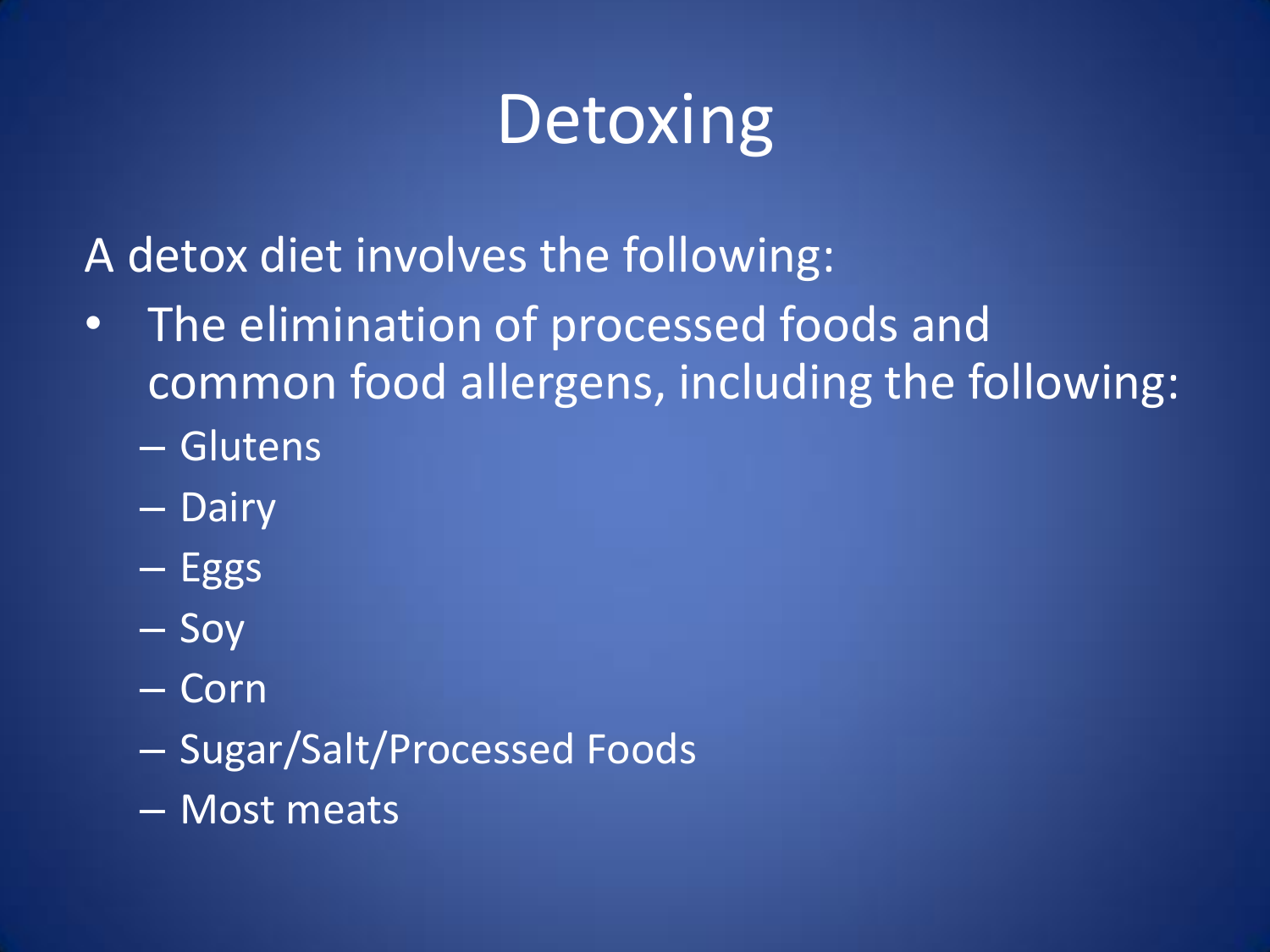- The foods to include:
	- Fruits
	- Vegetables
	- Rice
	- Beans
	- Raw nuts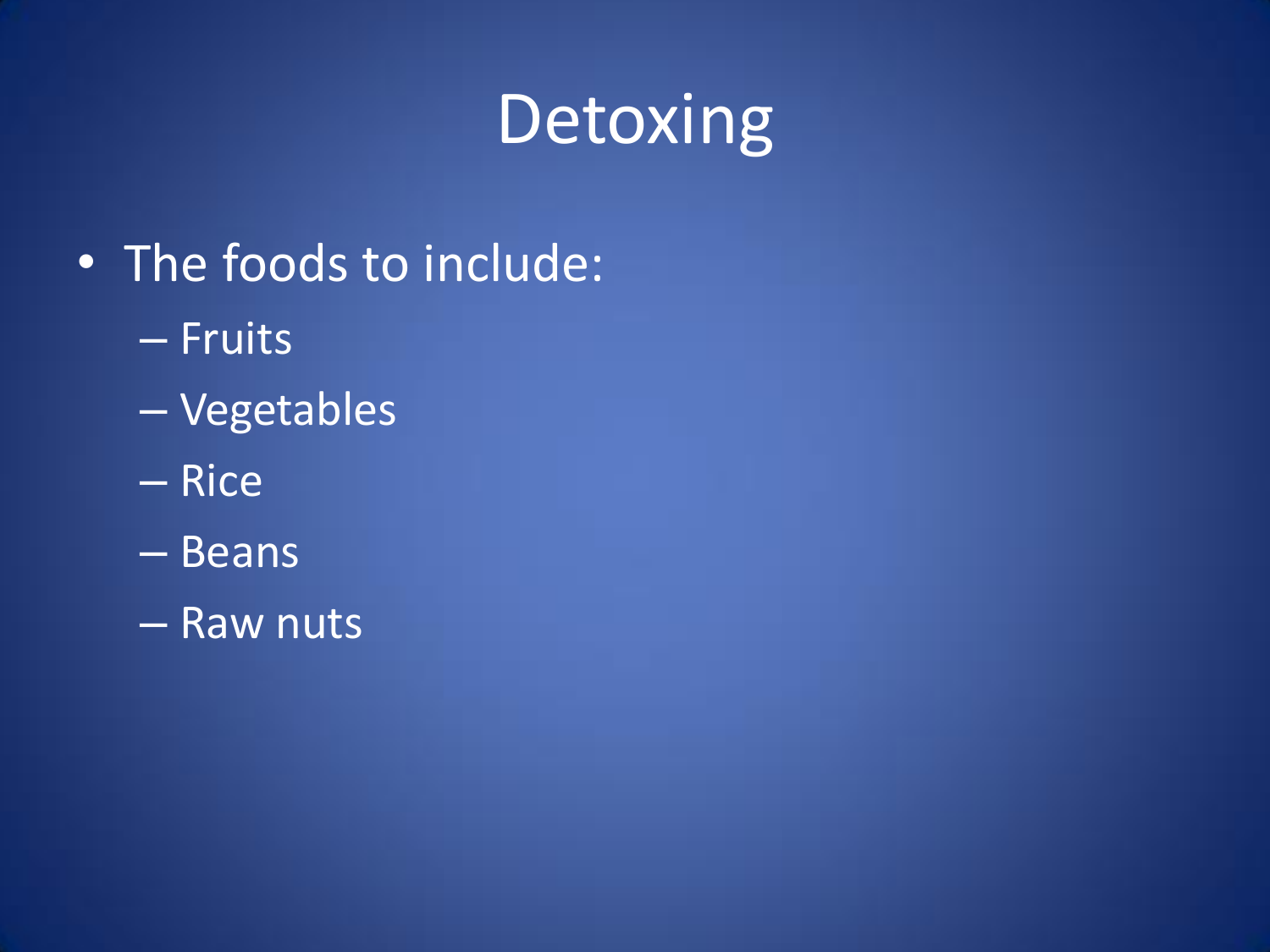- One must eliminate alcohol and any medicines not required for the long-term maintenance of a health condition.
- If you have never detoxed from caffeine, you must eliminate all caffeine sources.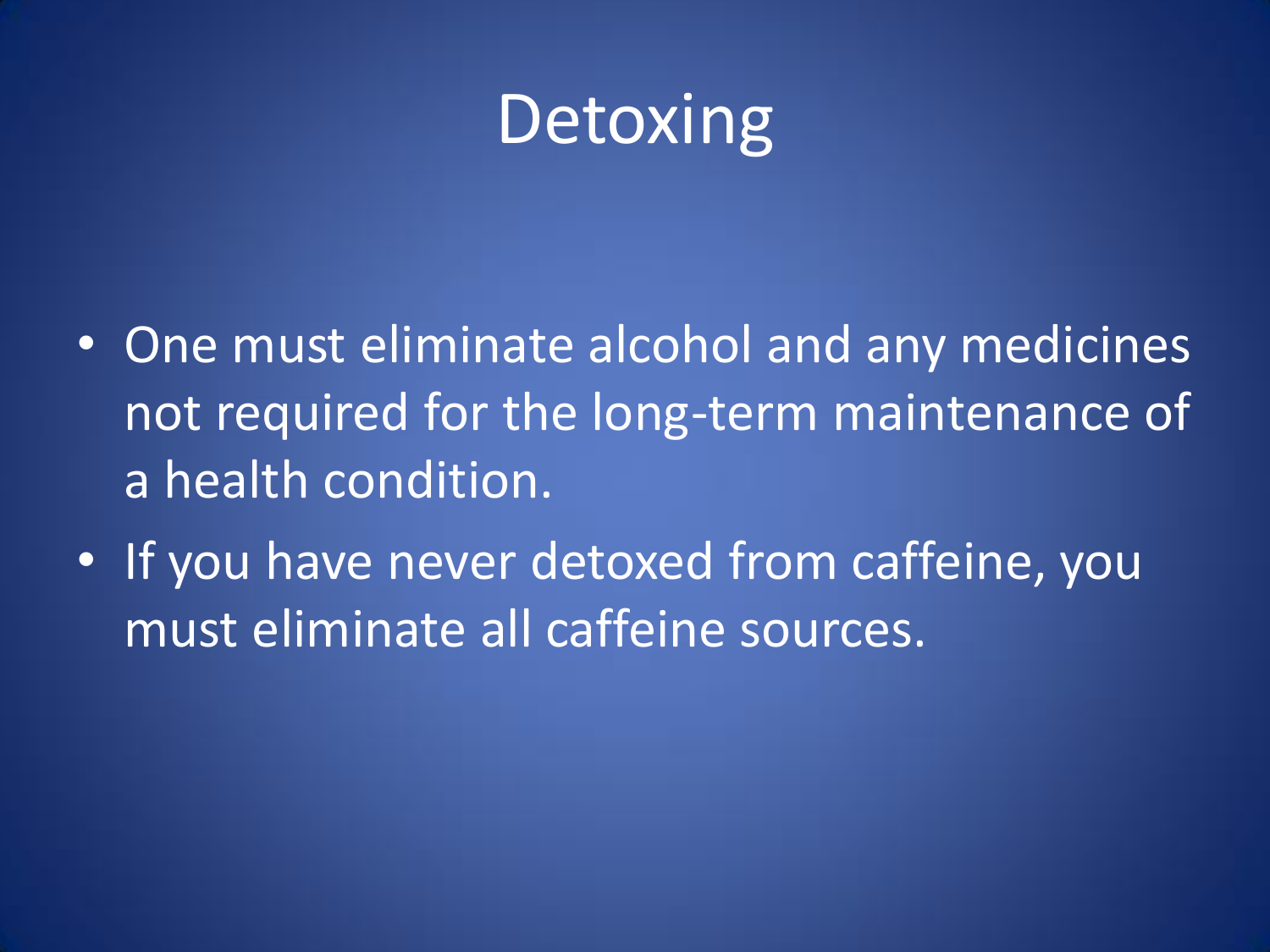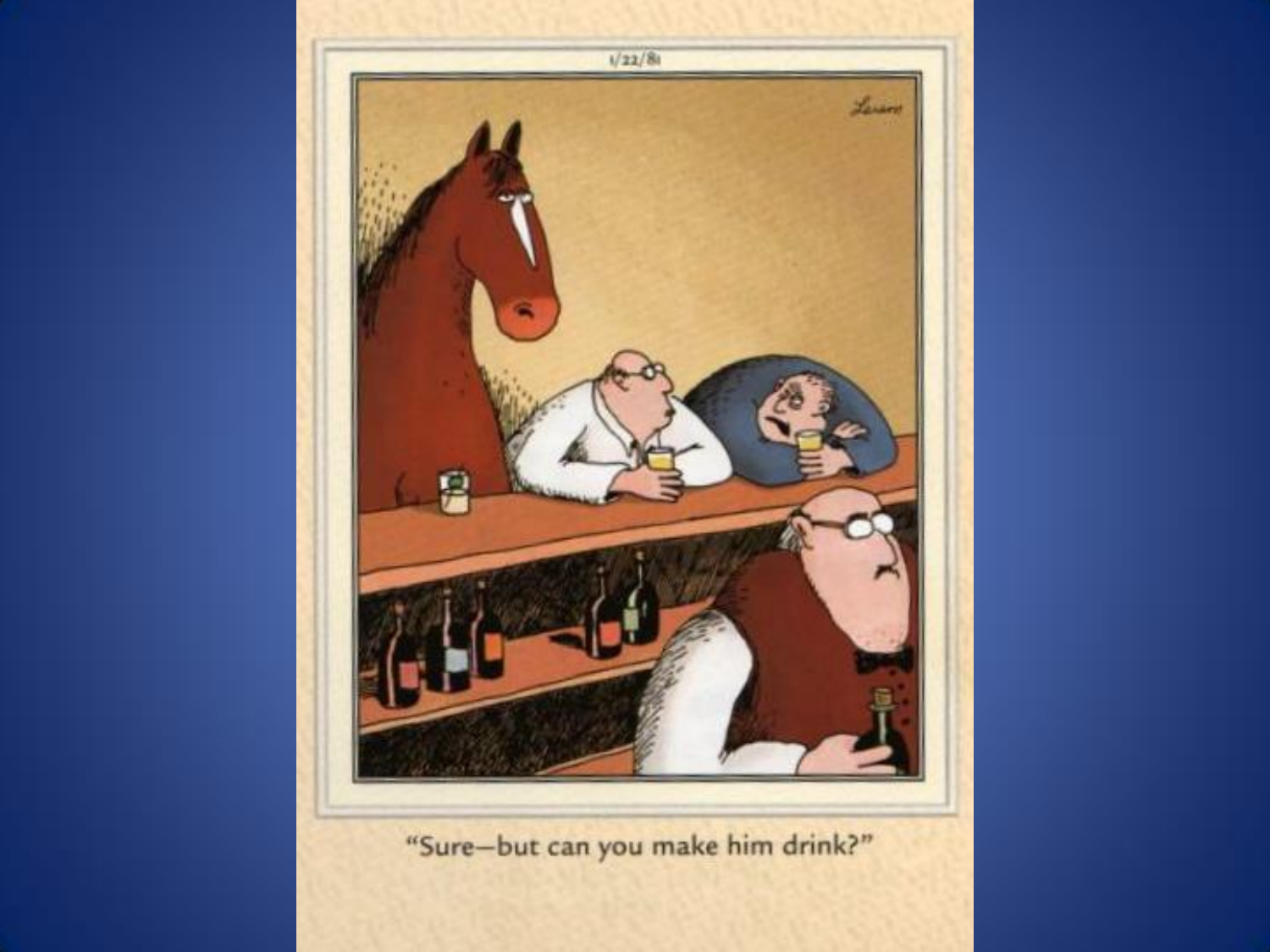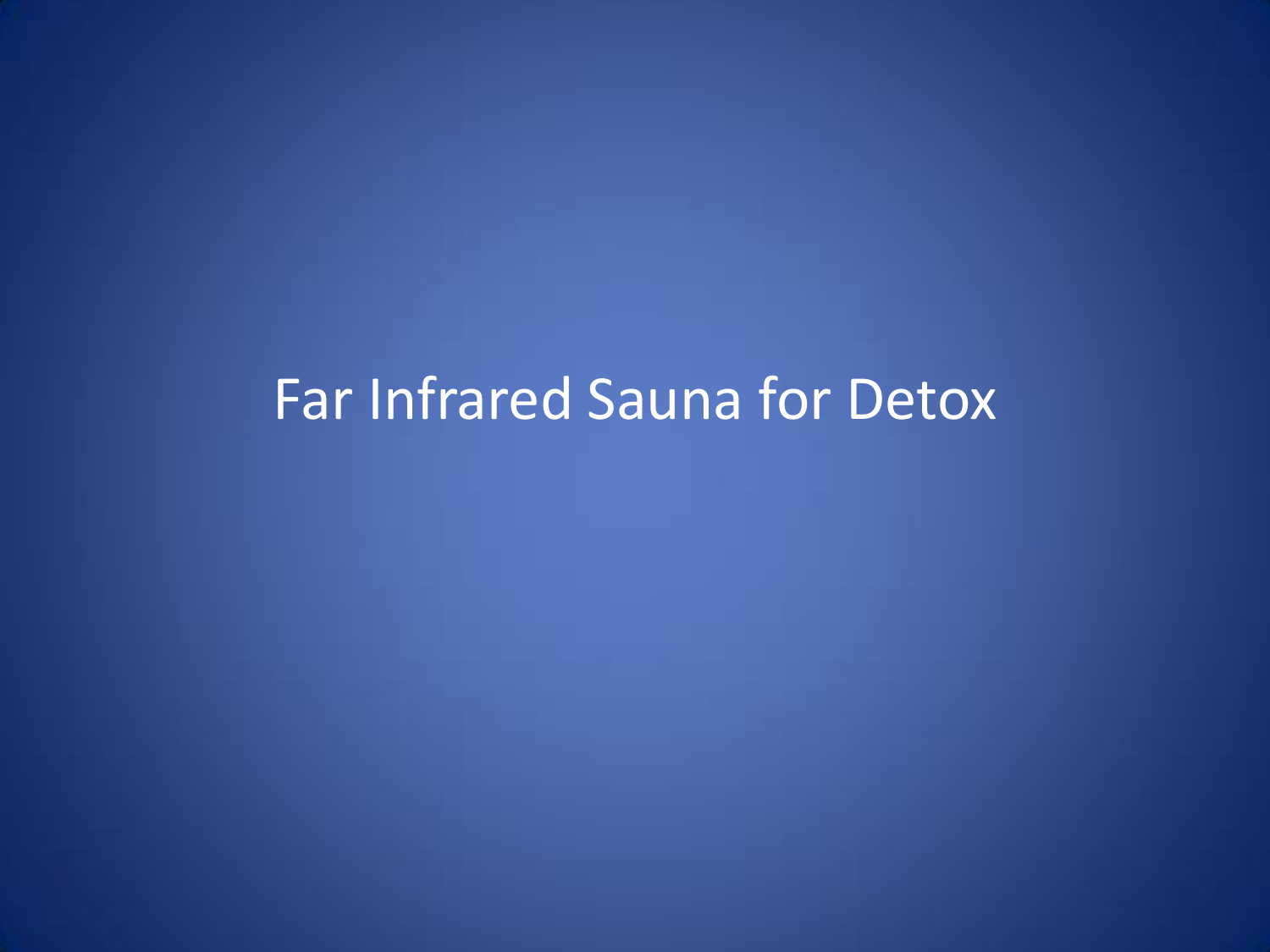| Light Comparison <sup>[3]</sup> |                                 |                   |                          |
|---------------------------------|---------------------------------|-------------------|--------------------------|
| Name                            | Wavelength                      | Frequency (Hz)    | Photon Energy (eV)       |
| Gamma ray                       | less than 0.01 nm               | more than 10 EHZ  | 100 keV - 300+ GeV       |
| X-Ray                           | $0.01$ nm to $10$ nm            | 30 PHz - 30 EHZ   | 120 eV to 120 keV        |
| <b>Ultraviolet</b>              | 10 nm - 390 nm                  | 30 EHZ - 790 THz  | 3 eV to 124 eV           |
| Visible                         | $390 - 750$ nm                  | 790 THz - 405 THz | $1.7$ eV - $3.3$ eV      |
| <b>Infrared</b>                 | $750 \text{ nm} - 1 \text{ mm}$ | 405 THz - 300 GHz | 1.24 meV - 1.7 eV        |
| Microwave                       | $1$ mm $-1$ meter               | 300 GHz - 300 MHz | 1.24 meV - $1.24 \mu$ eV |
| Radio                           | 1 mm - 100,000km                | 300 GHz - 3 Hz    | 1.24 meV - 12.4 feV      |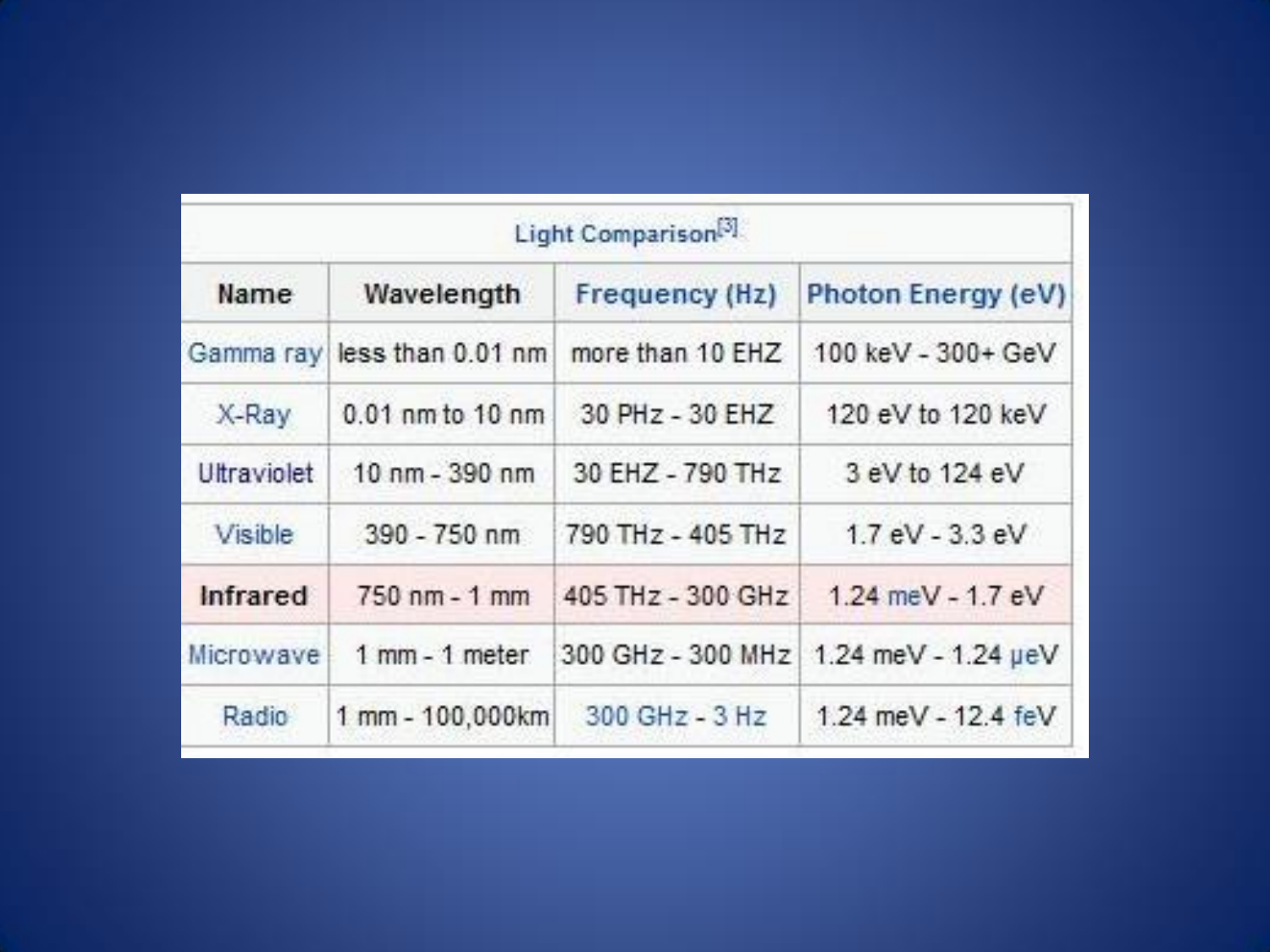#### Far Infrared Sauna: **Commonly used sub-division scheme**

A commonly used sub-division scheme is:

- **Near-infrared** (NIR, IR-A *DIN*): 0.75-1.4 µm in wavelength, defined by the water absorption, and commonly used in fiber optic telecommunication because of low attenuation losses in the SiO<sub>2</sub> glass (silica) medium. Image intensifiers are sensitive to this area of the spectrum. Examples include night vision devices such as night vision goggles.
- **Short-wavelength infrared** (SWIR, IR-B *DIN*): 1.4-3 µm, water absorption increases significantly at 1,450 nm. The 1,530 to 1,560 nm range is the dominant spectral region for long-distance telecommunications.
- **Mid-wavelength infrared** (MWIR, IR-C *DIN*) also called intermediate infrared (IIR): 3-8 µm. In guided missile technology the 3-5 µm portion of this band is the atmospheric window in which the homing heads of passive IR 'heat seeking' missiles are designed to work, homing on to the Infrared signature of the target aircraft, typically the jet engine exhaust plume.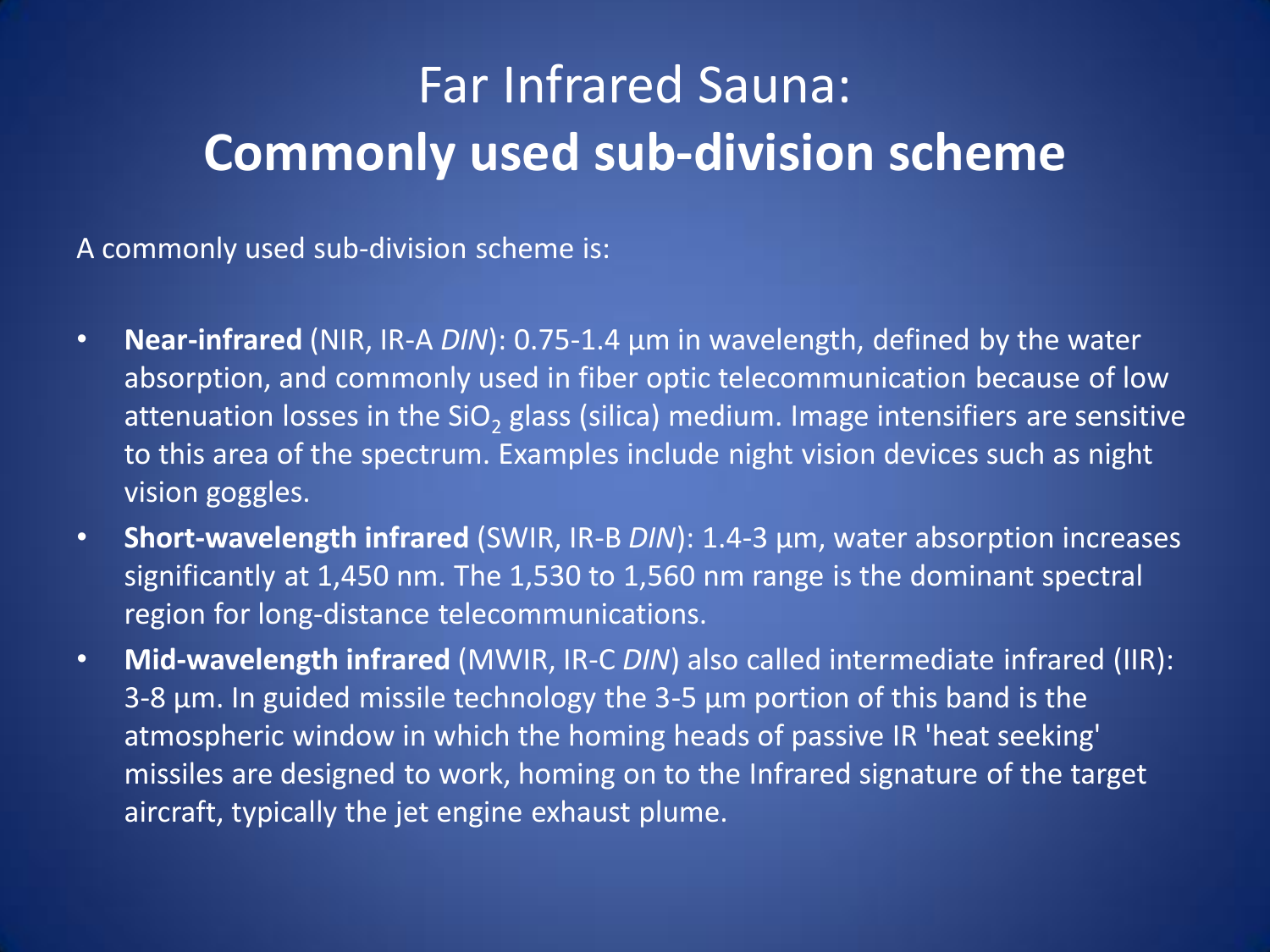#### Far Infrared Sauna: **Commonly used sub-division scheme**

- **Long-wavelength infrared** (LWIR, IR-C *DIN*): 8–15 µm. This is the "thermal imaging" region, in which sensors can obtain a completely passive picture of the outside world based on thermal emissions only and requiring no external light or thermal source such as the sun, moon or infrared illuminator. Forward-looking infrared (FLIR) systems use this area of the spectrum. This region is also called the "thermal infrared."
- **Far infrared** (FIR):  $15 1,000 \mu m$ .

NIR and SWIR is sometimes called "reflected infrared" while MWIR and LWIR is sometimes referred to as "thermal infrared." Due to the nature of the blackbody radiation curves, typical 'hot' objects, such as exhaust pipes, often appear brighter in the MW compared to the same object viewed in the LW.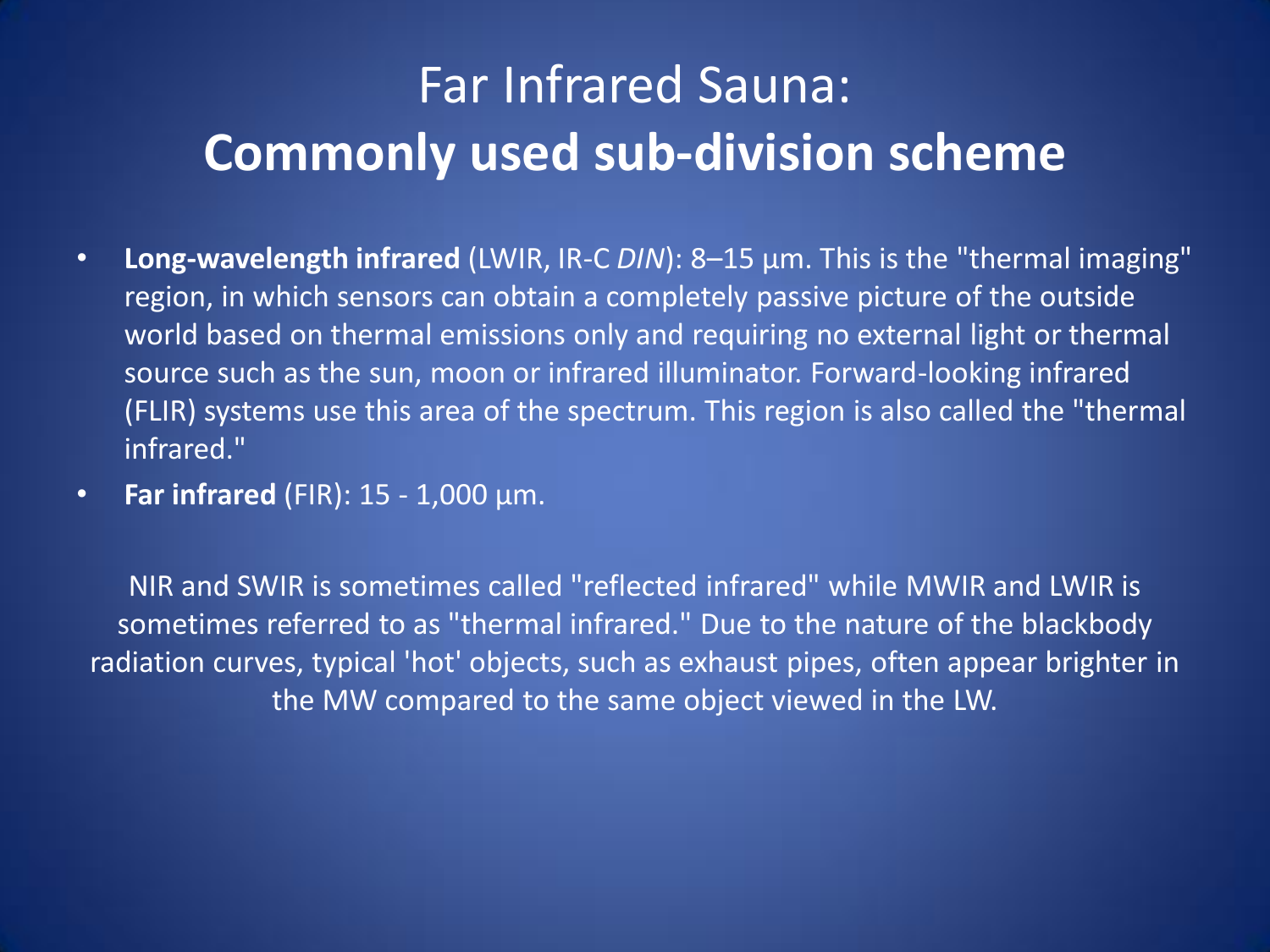### Far Infrared Sauna Clinical Uses

#### For Congestive Heart Failure:

- Four clinical trials show significant benefits in over 80% of patients with CHF.
- Benefits include not only improved exercise tolerance and improvements in heart function, but also prevention of hospitalization and death.

#### For Chronic Pain:

• FIRS dramatically decreases pain and increases the likelihood of return to work.

#### For Wound Healing:

• Anecdotal case reports show profound benefit on those with peripheral vascular disease.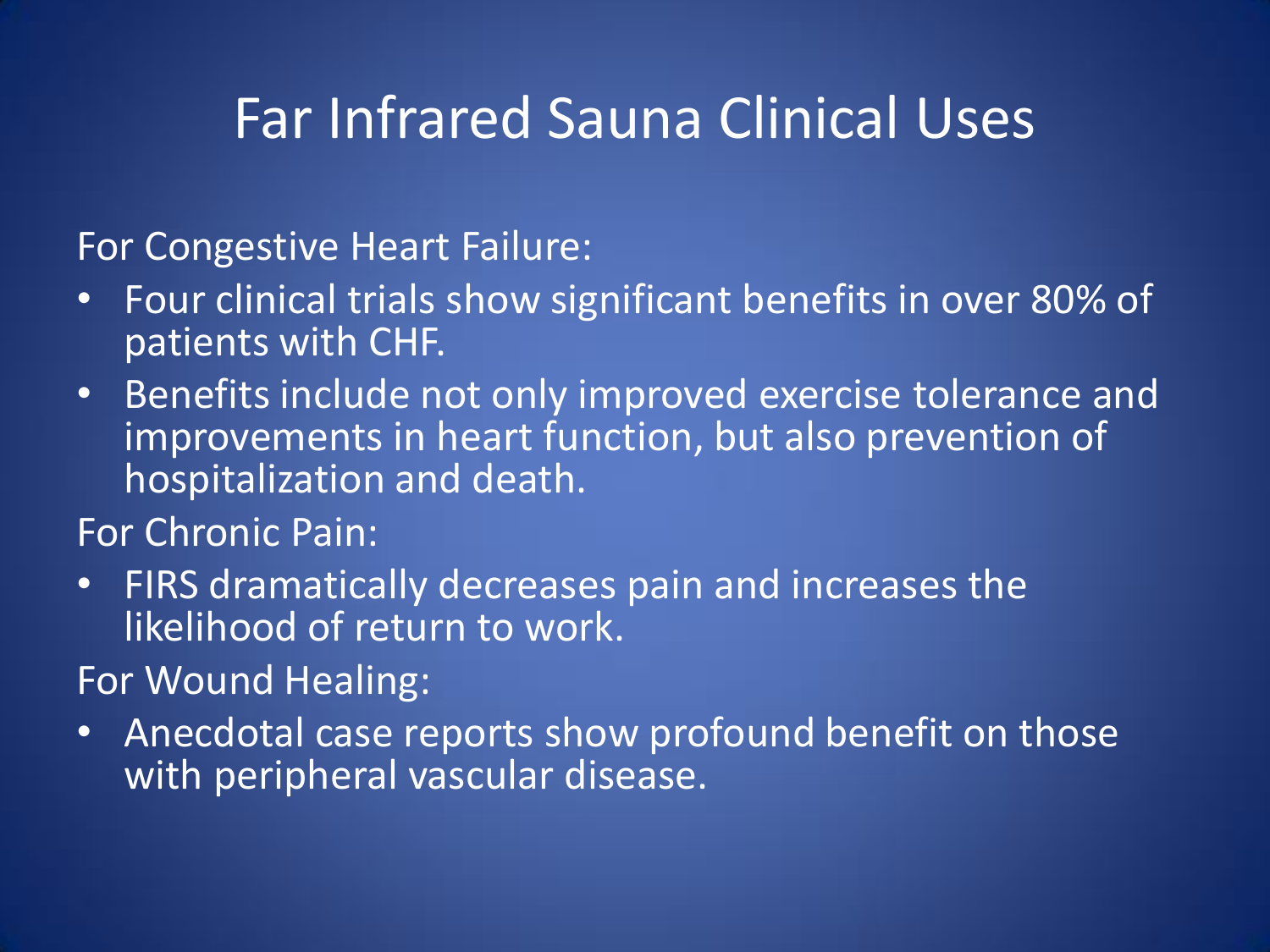

**Figure 2.** Body weight (a) and body fat (b) significantly decreased in 10 obese subjects after 2-week sauna therapy (\**P* < 0.05) at 30 minutes daily.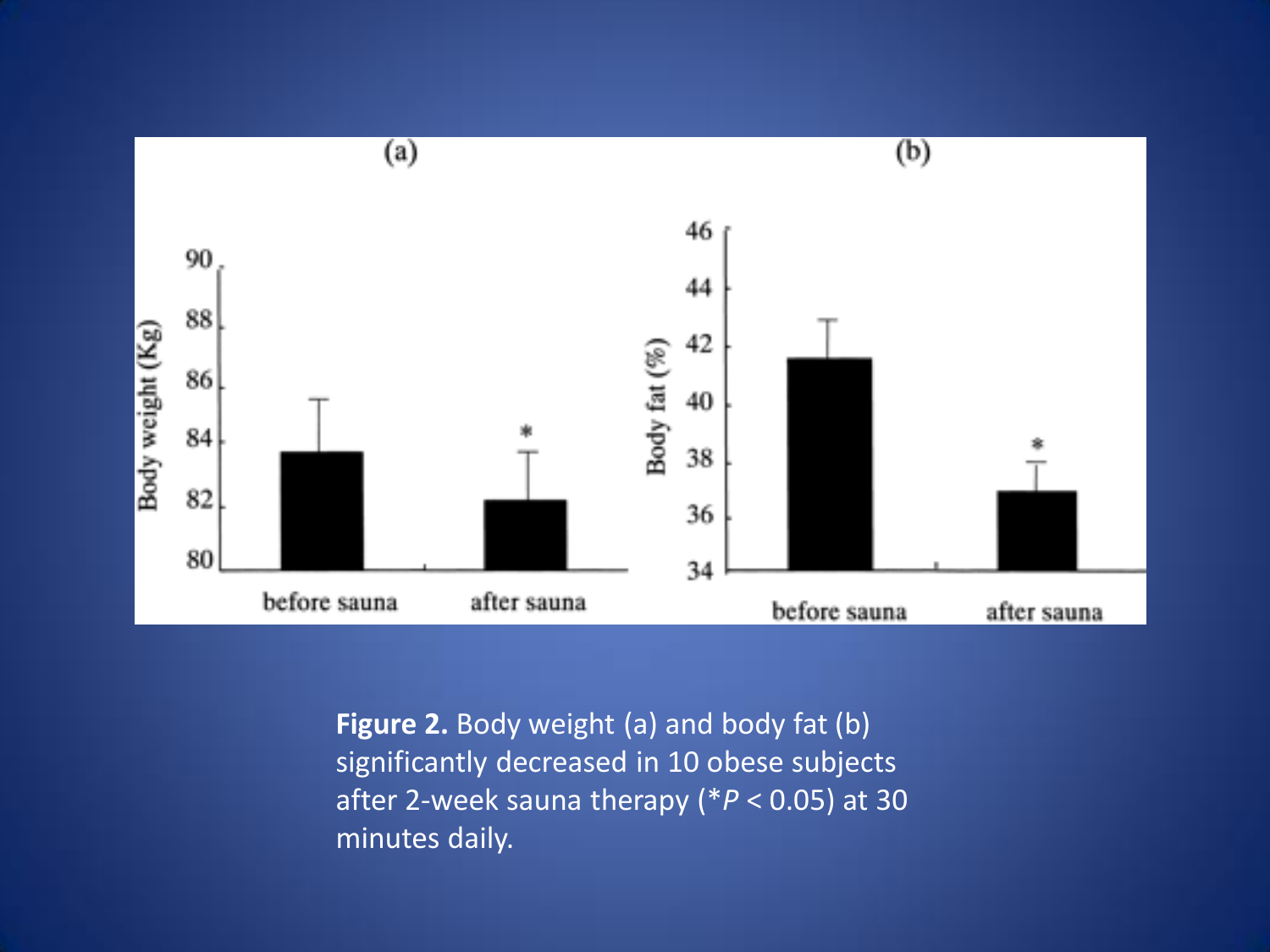

"OK, sir, would you like inferno or non-inferno? ... Ha! Just kidding. It's all inferno, of course-I just get a kick out of saying that."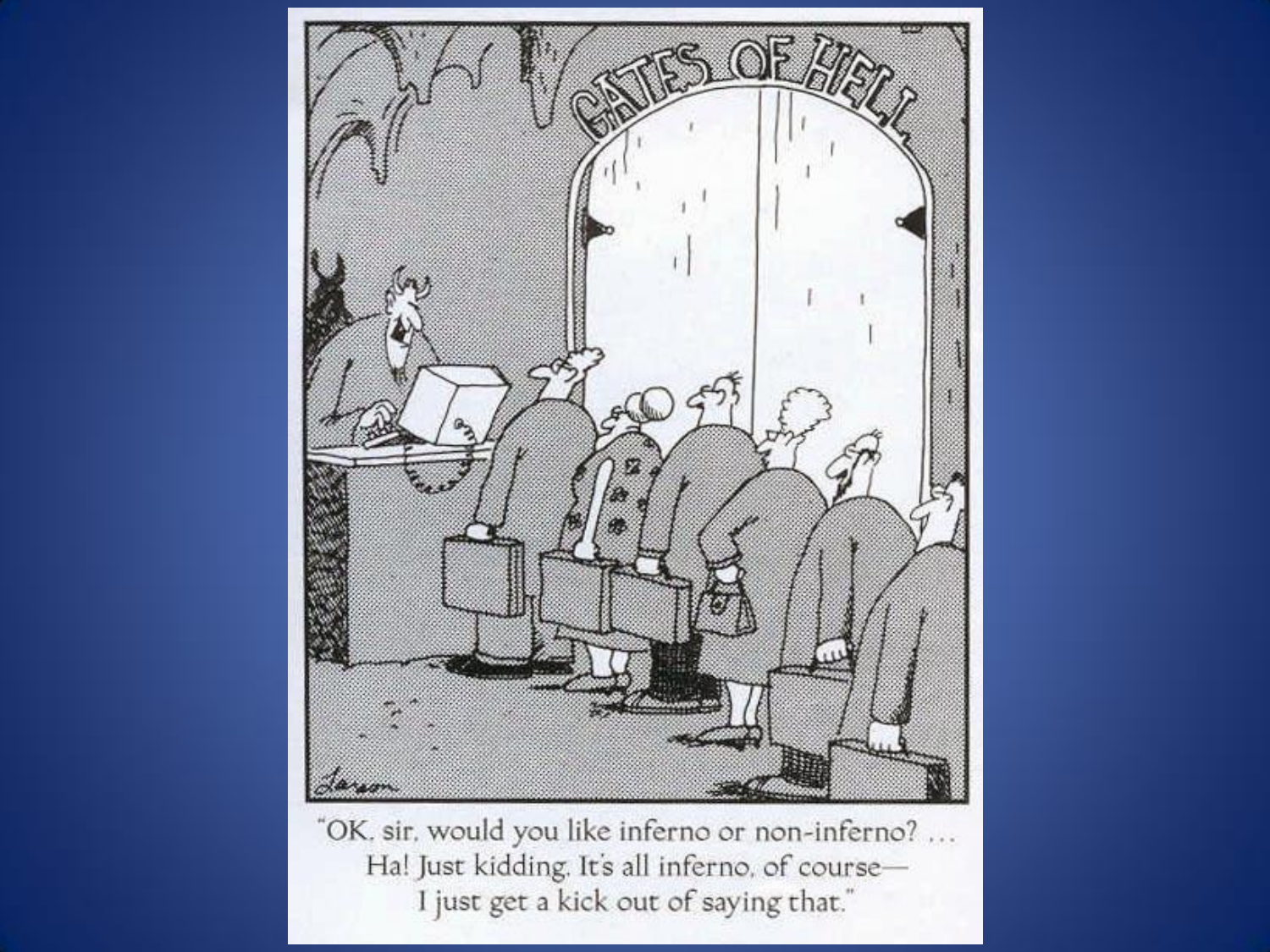

### IV Glutathione for Detoxification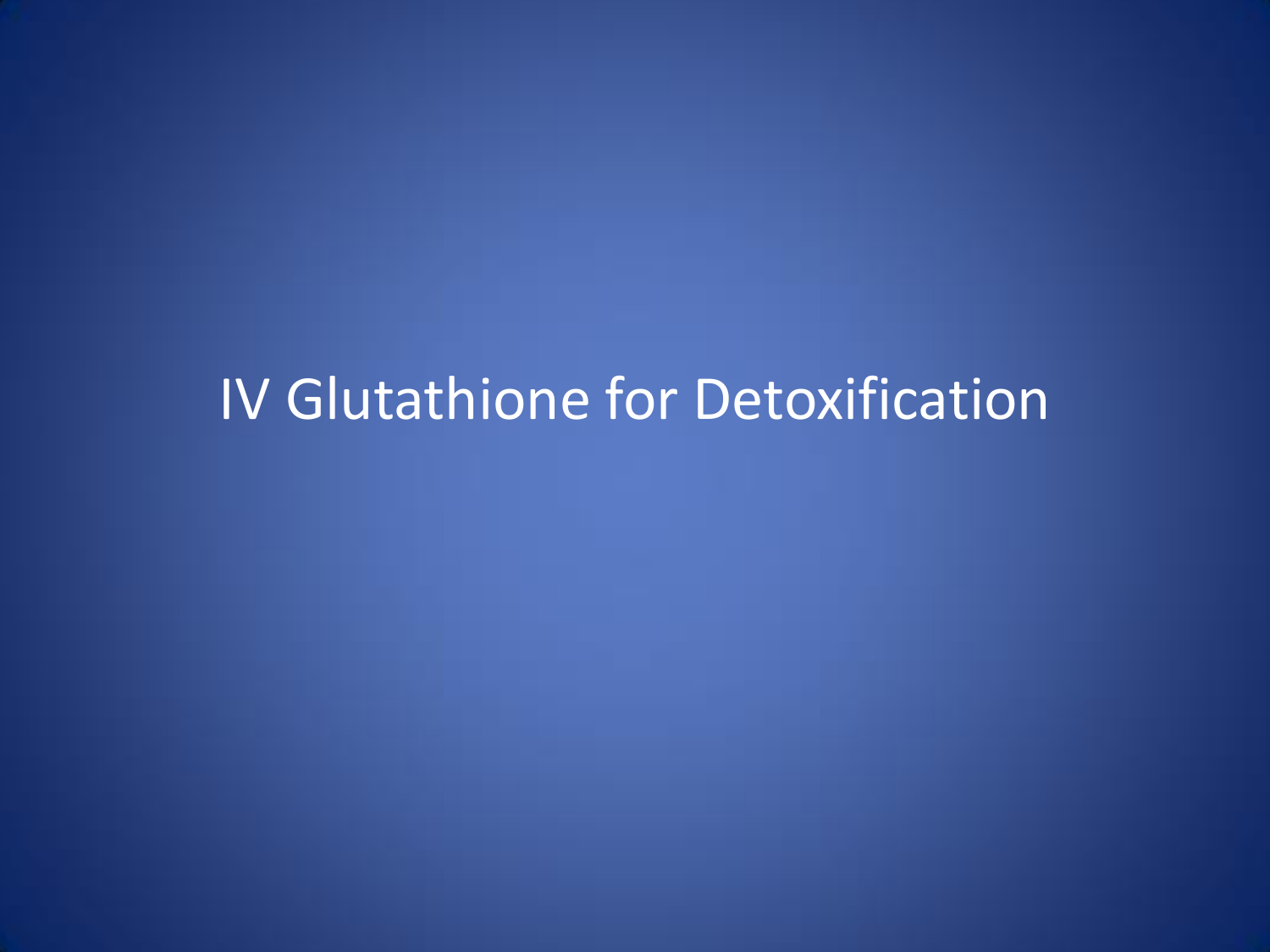#### Glutathione

- $\cdot$  60 to 200 mg/ml
- A tripeptide synthesized from Glycine, Glutamic acid and Cysteine
- Primary intracellular antioxidant essential to life
- Useful to prevent radiation injury BEFORE treatment is started
- Important chelator of lead, mercury, cadmium, arsenic

Copyright IVNTP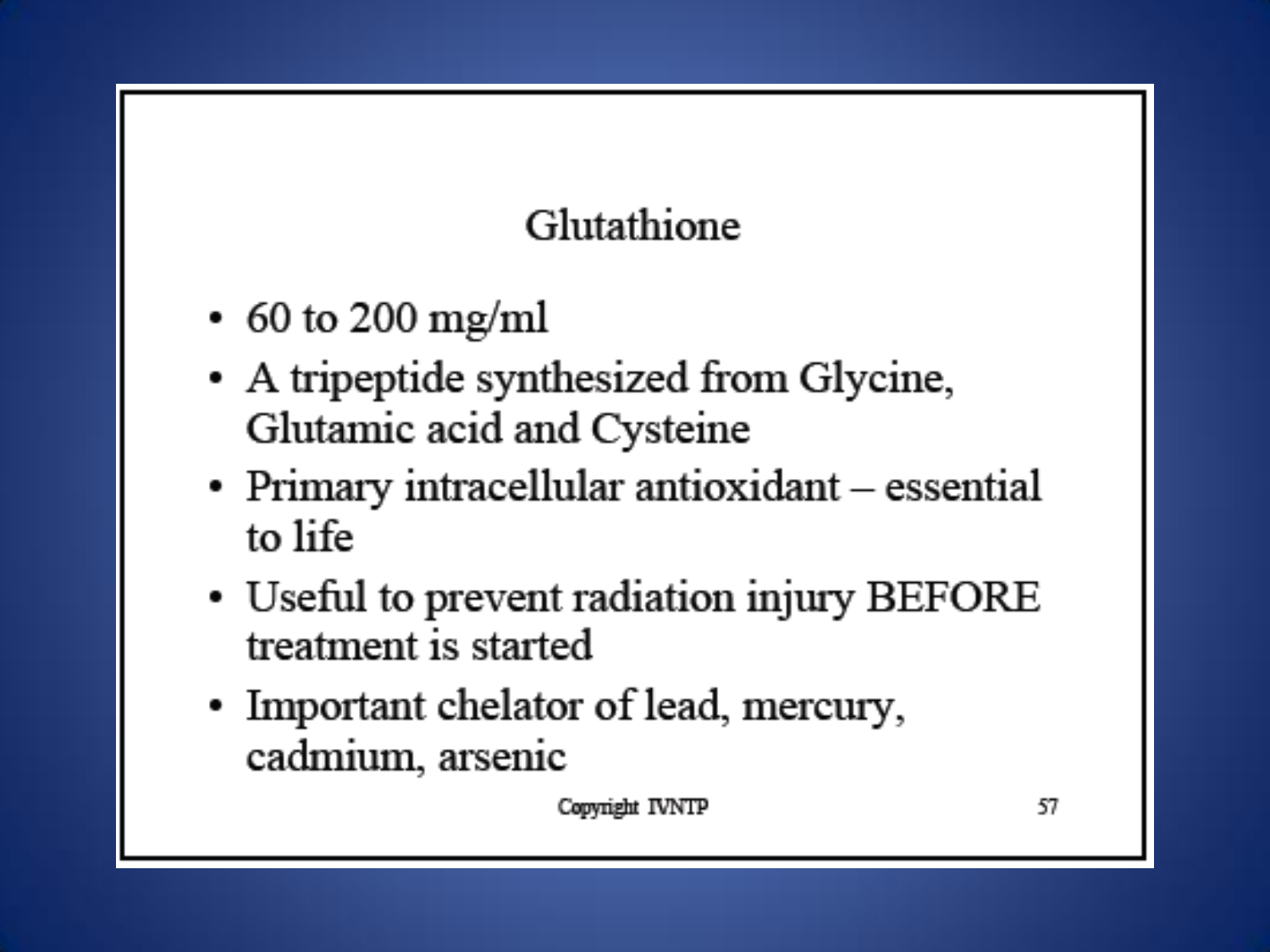

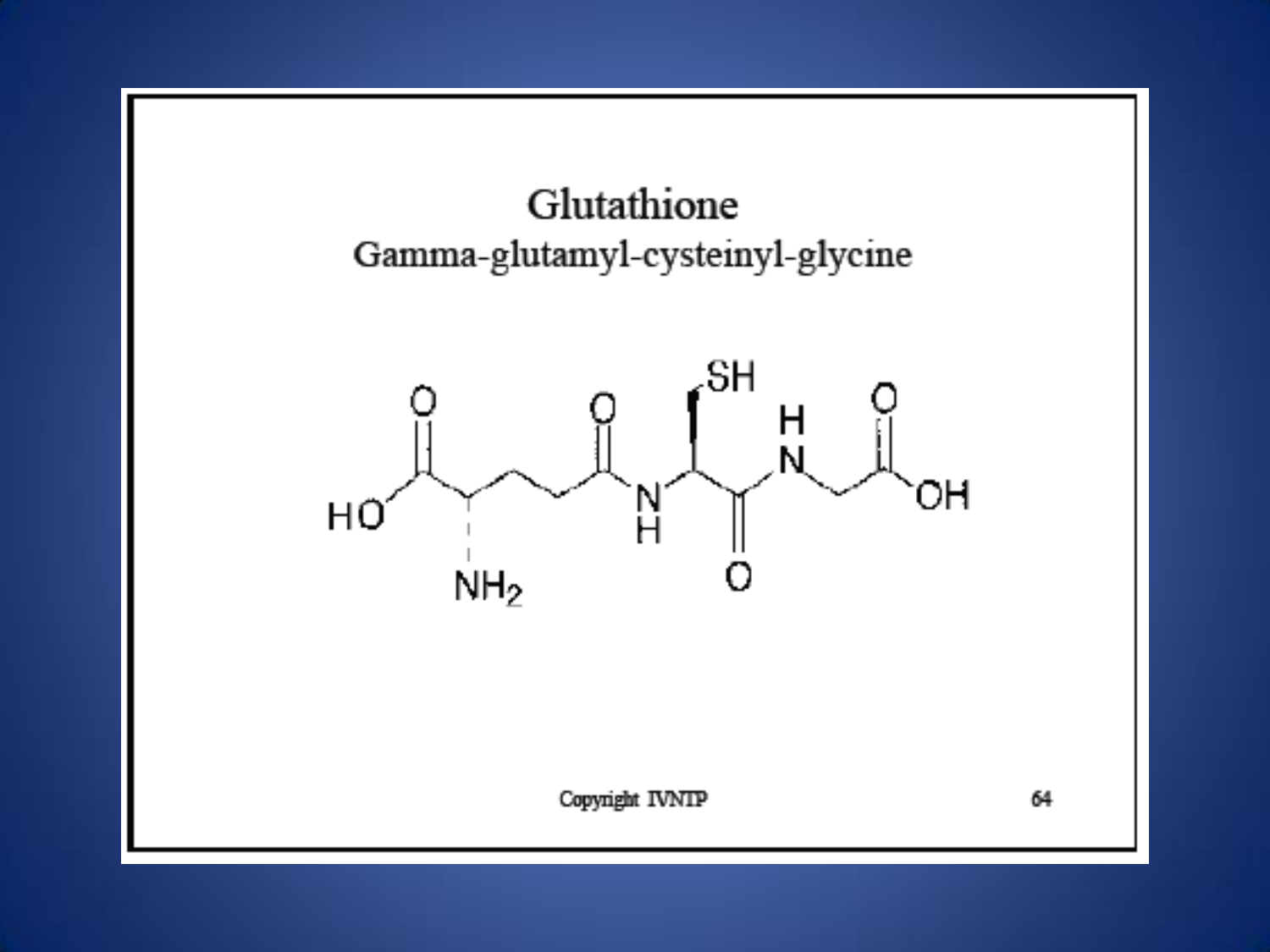#### Glutathione

- Can prevent or reverse alcohol induced fatty liver, cirrhosis, hepatitis, liver tumors
- Inhibits chemical induced carcinogenesis
- Improves prognosis of stroke victims
- Useful in any condition where there is risk for oxidative damage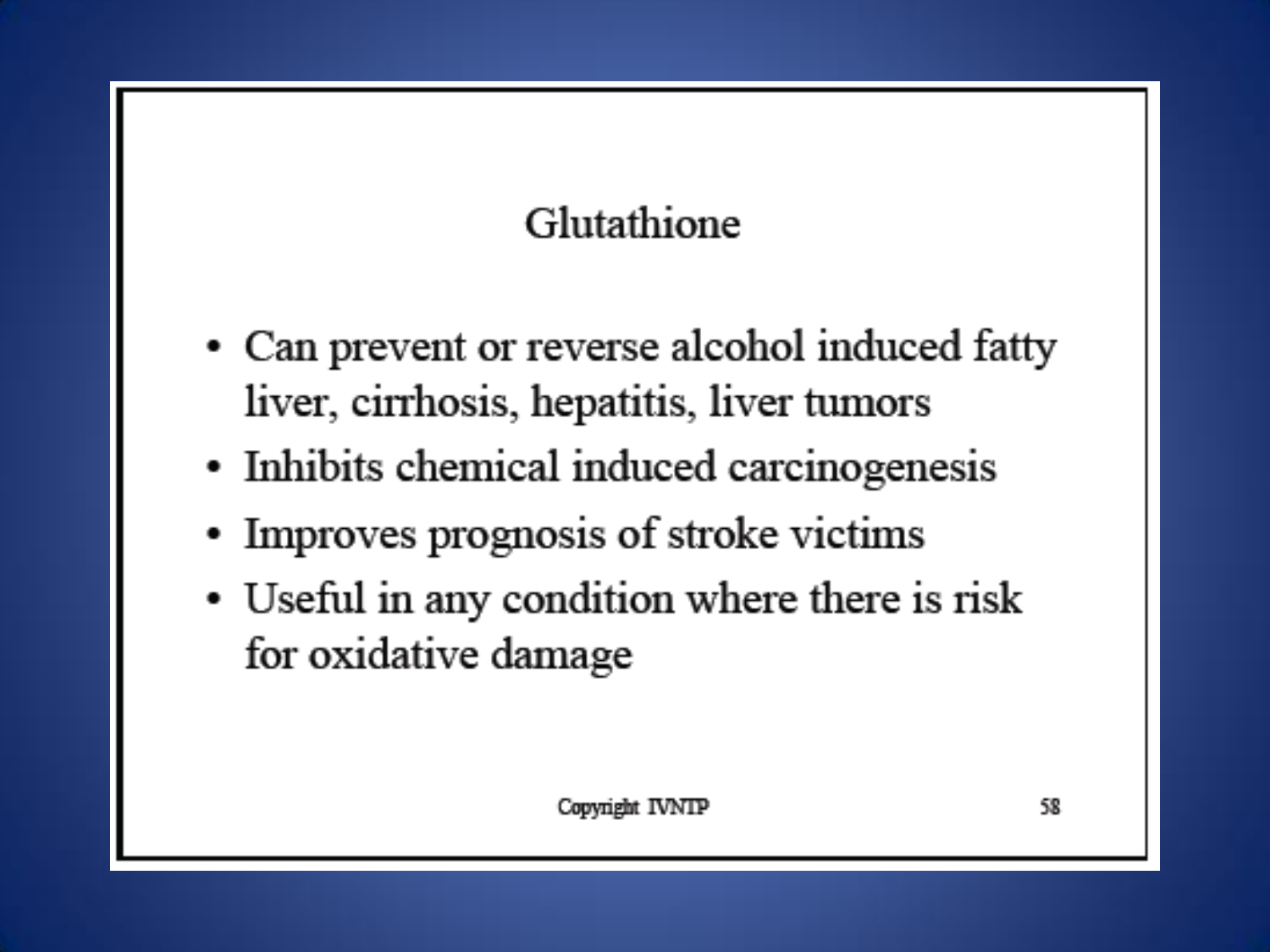#### Glutathione

- Important role in immune function via white blood cell production and is a potent antiviral agent
- It is one of the strongest anti-cancer agents made by the body
- Glutathione levels decrease with age. It is involved in cellular differentiation and slows the aging process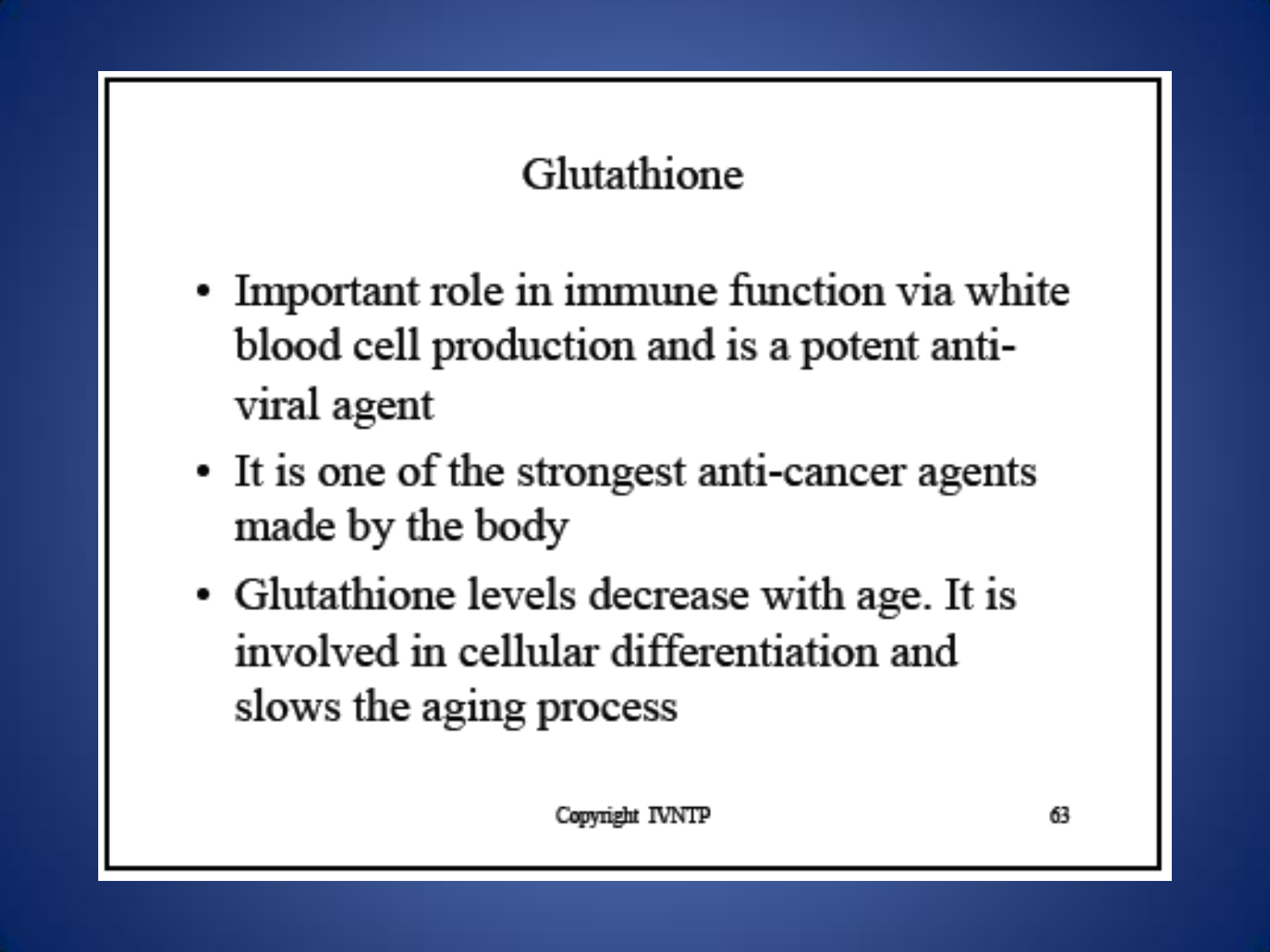Glutathione (GSH)

- 500 mg is a reasonable starting dose for conditions benefiting from GSH
	- MCS patients may do better starting at 100-200 mg
- Evaluate how patient tolerates dose before giving high doses, e.g. build up dose over time incrementing 500 mg per infusion
- Protocols for the treatment of Parkinson's Disease use from 2400-3600 mg
	- $-$  This dose has been as high as 10,000 mg

Copyright IVNIP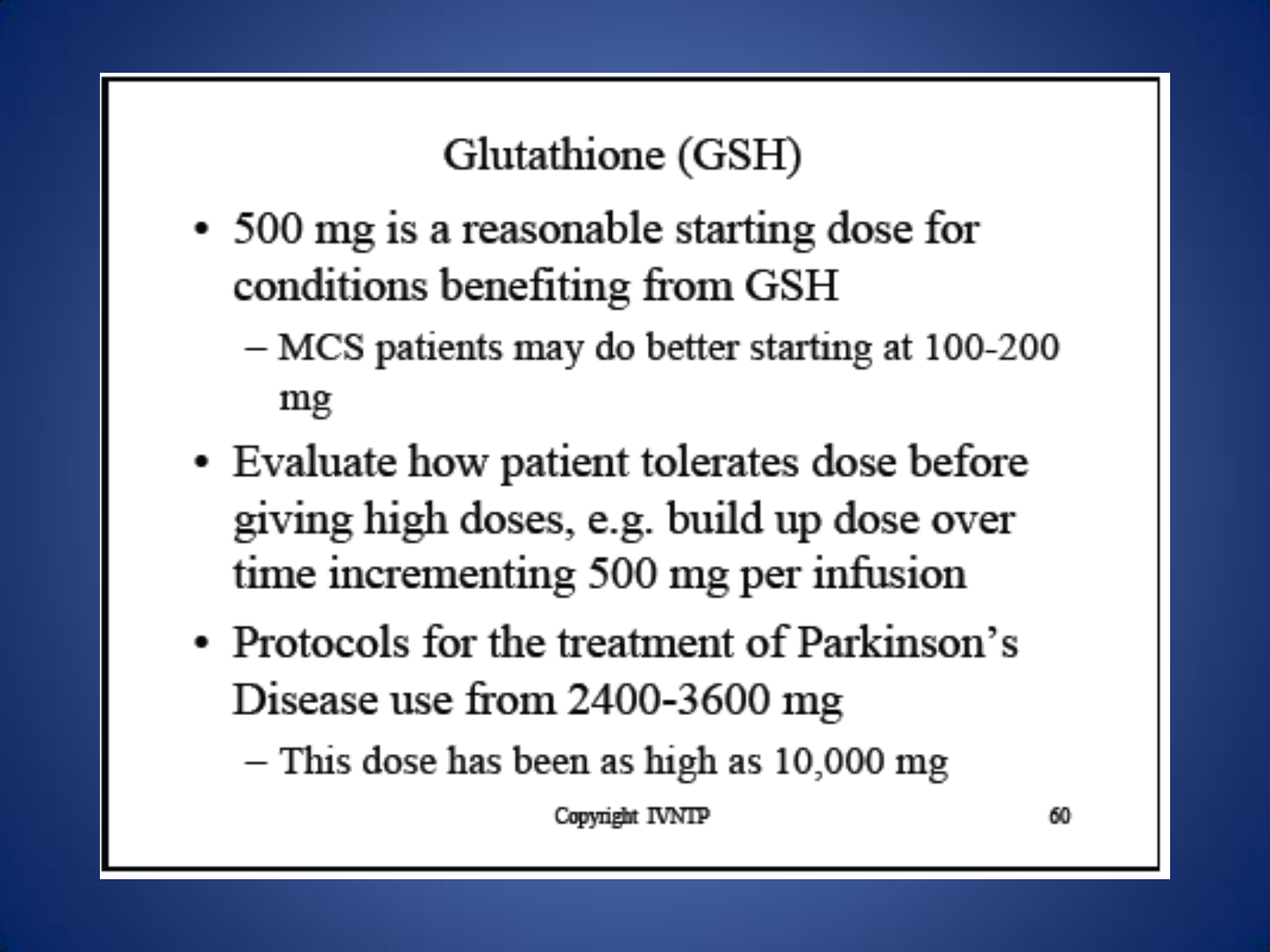#### Glutathione & Parkinson's Disease

- David Perlmutter, MD, has done extensive work with Parkinson's patients and finds GSH essential
- Dr Perlmutter's protocol
	- Typically starts GSH at 2400 mg twice weekly
	- Some patients require 3600 mg GSH daily
	- Given by push over 5-8 minutes following a nutritional TV.

\*Personal communication June 2007

Copyright IVNTP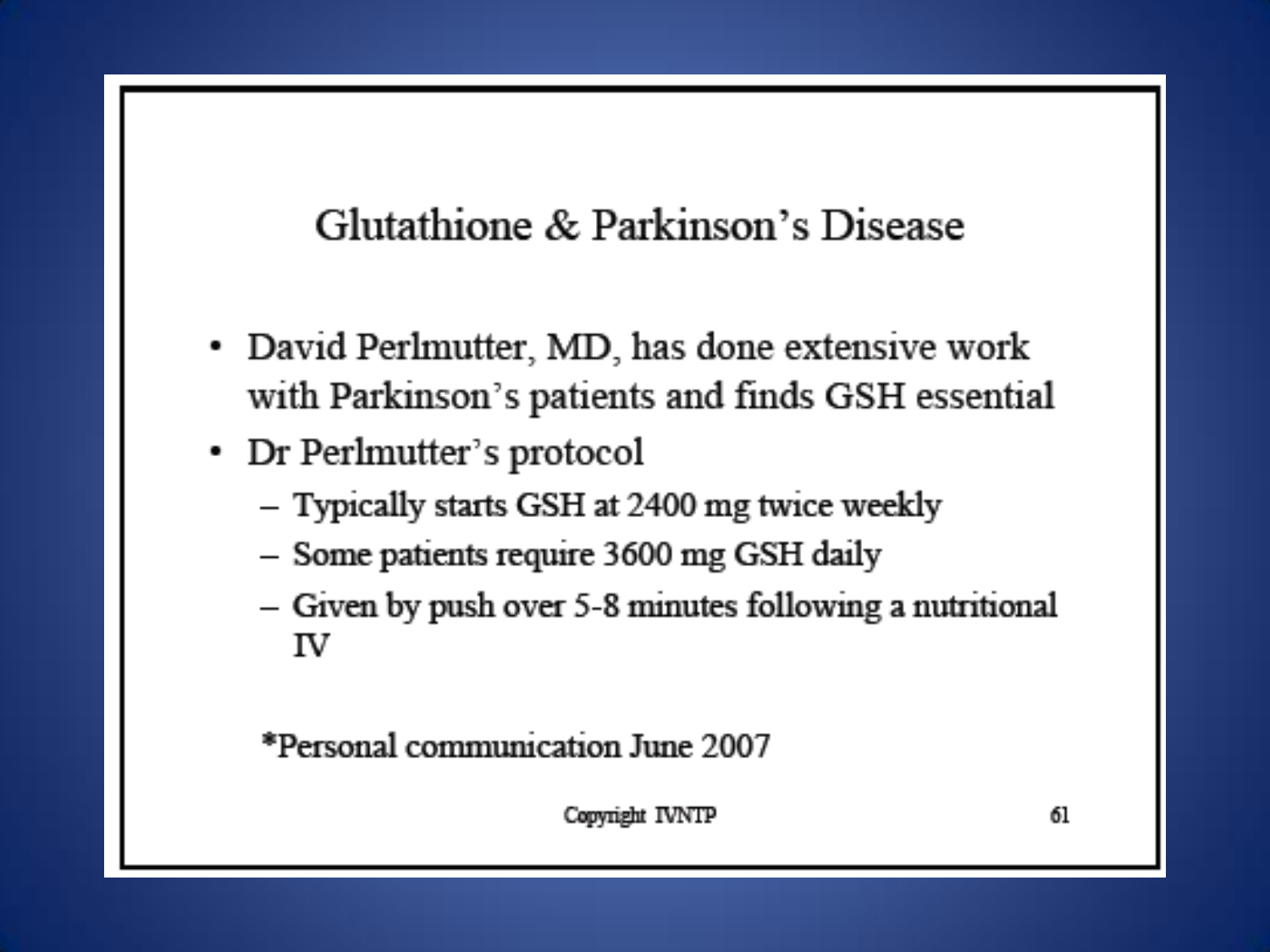### 1-dopa depletes sulfur amino acids

- Glutathione is a sulfur amino acid and a powerful antioxidant that neutralizes neurotoxins that may cause Parkinson's disease
- Implications of sulfur amino acid depletion relating to Parkinson's disease include depletion of:
	- Glutathione leading to progression of Parkinson's disease
	- The enzymes required to synthesize 1-tyrosine to 1-dopa
	- s-adenosyl-methionine, the body's one carbon methyl donor
	- $-$  Epinephrine
- Ref: Hinz M, Stein A, Uncini T. Amino acid management of Parkinson's disease: a case study. Int J Gen Med. 2011; 4: 165-174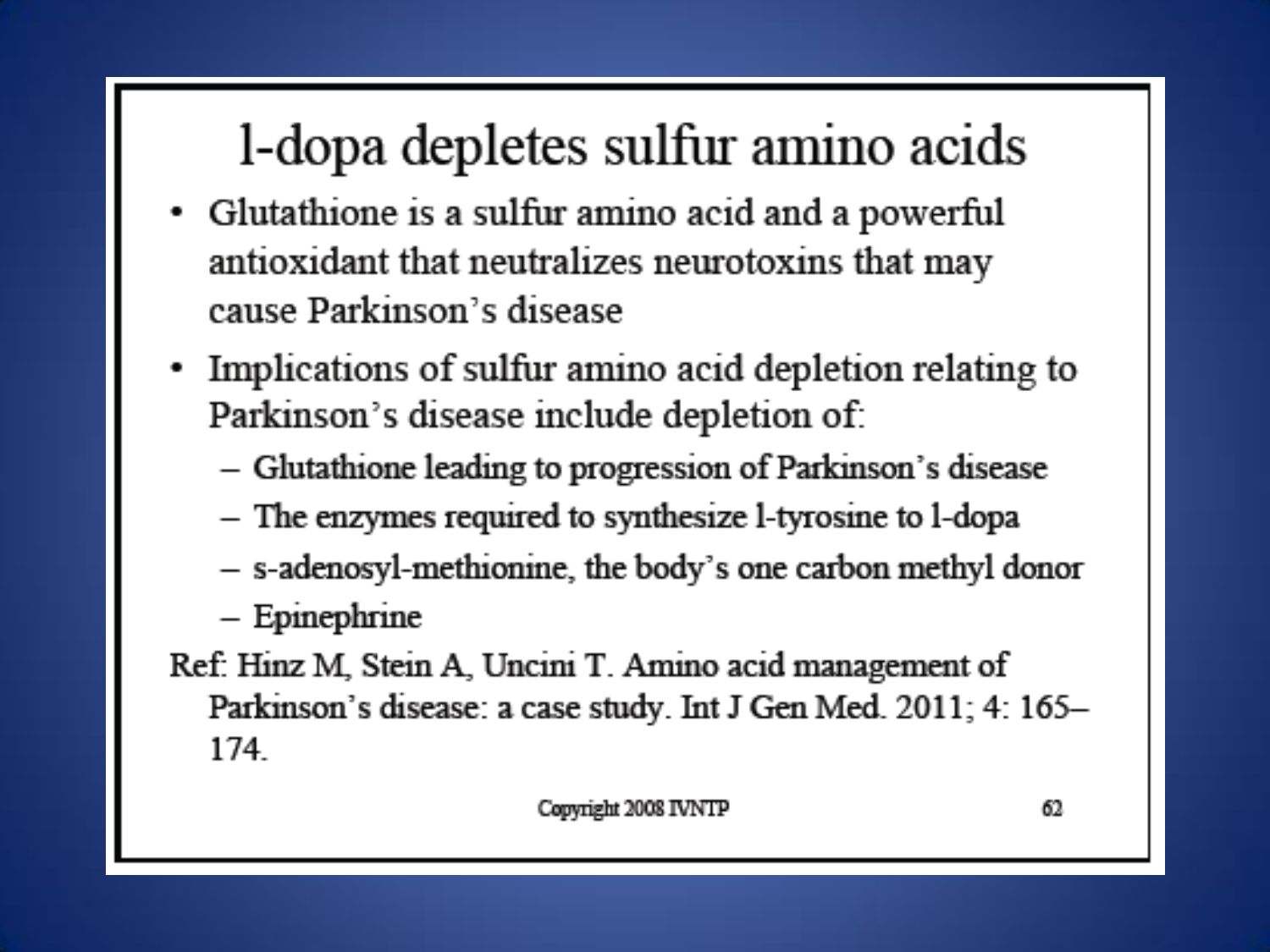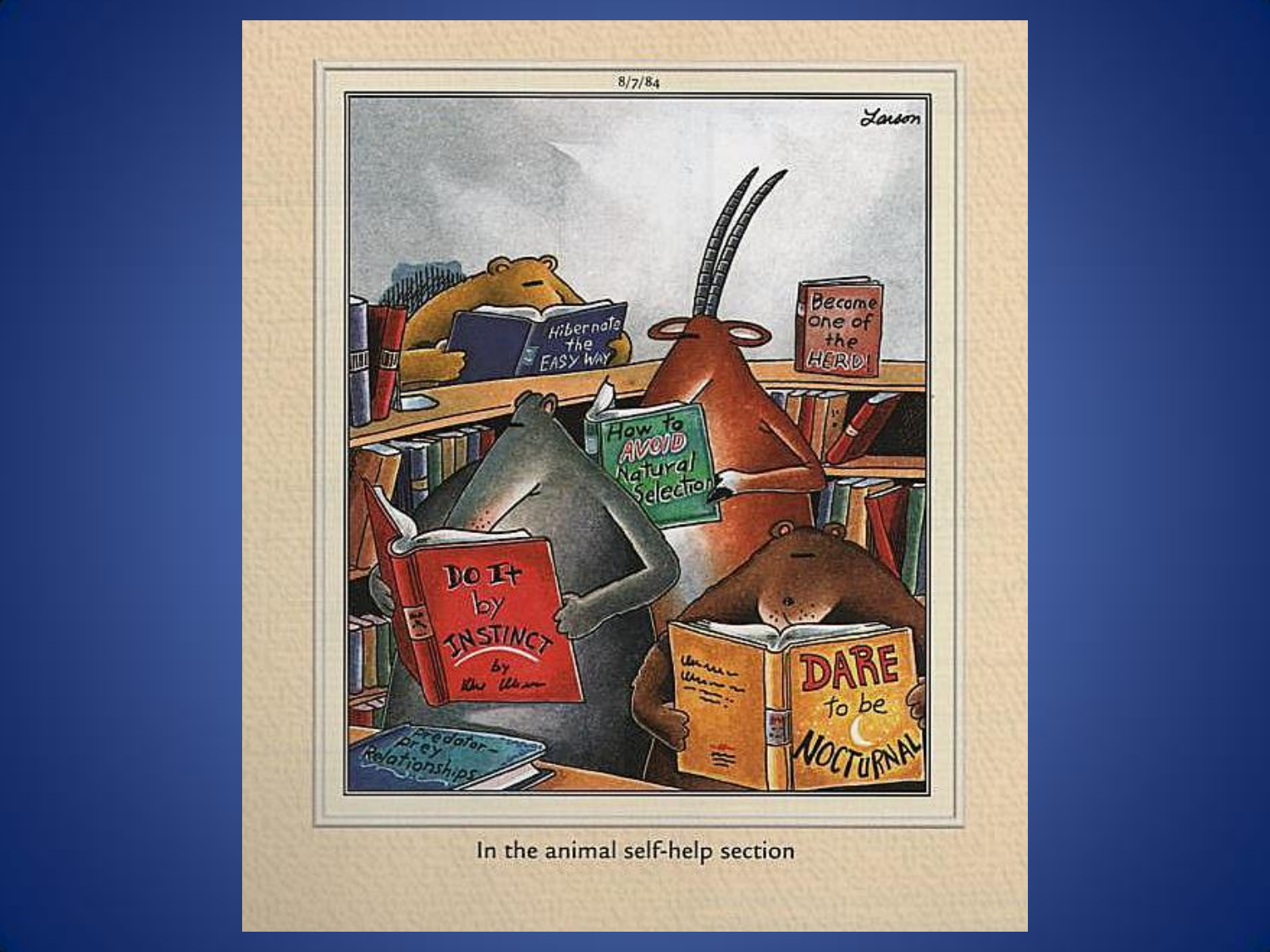

## Detoxification Programs that Work